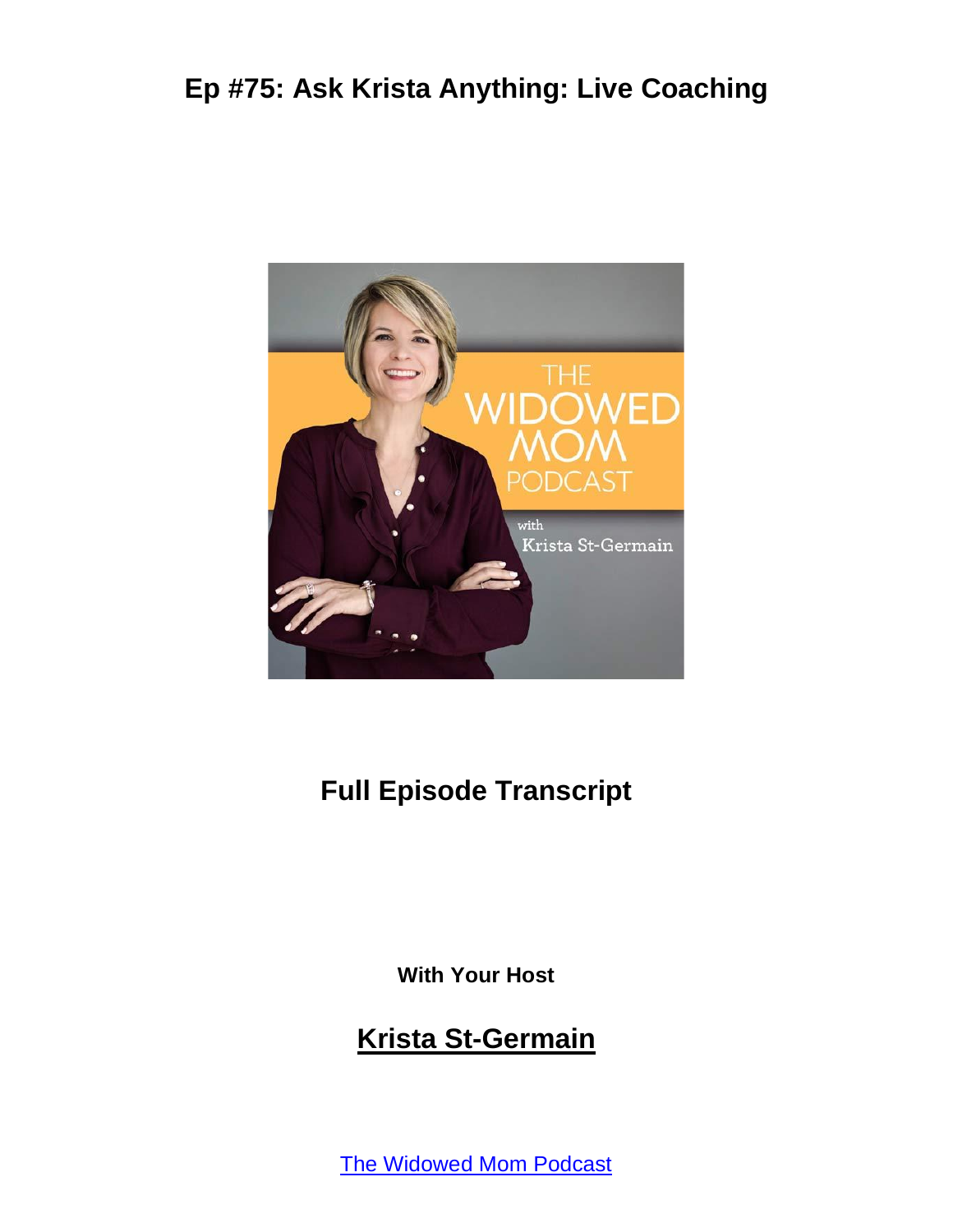Welcome to *The Widowed Mom Podcast*, episode 75, Ask Krista Anything: Live Coaching.

Welcome the *The Widowed Mom Podcast*, the only podcast that offers a proven process to help you work through your grief, to grow, evolve, and create a future you can truly look forward to. Here's your host, Master Certified Life Coach, grief expert, widow, and mom, Krista St-Germain.

Hey, everybody. Welcome to another episode of the podcast. So, I've been doing live coaching calls about twice a month, for free, to anyone who wants to join in since COVID started. And I thought, in today's episode of the podcast, I would just share with you one of those live coaching calls.

Because, if you've never been coached before, you might not have a concept of what it's like, and because the two women I coached in this call, you probably have a lot in common with. Even if you don't share their exact story, I think you'll take something from the coaching that they received.

And this is what I know to be true about group coaching and why I love my Mom Goes On group coaching program because, even though we're all having a different widowed experience, there are so many shared commonalities in our experience.

And what I love about listening to someone else get coached is that, if you listen with the intention of finding answers about how to solve the problems that you face, even though they might be different from the exact problems that the person who's getting coached faces, then you will find the value.

And when we're listening to group coaching, if we're not the ones in the hot seat, then our brain tends to be a little bit less resistant. And so, sometimes it's easier to absorb the coaching that someone else is getting than it is to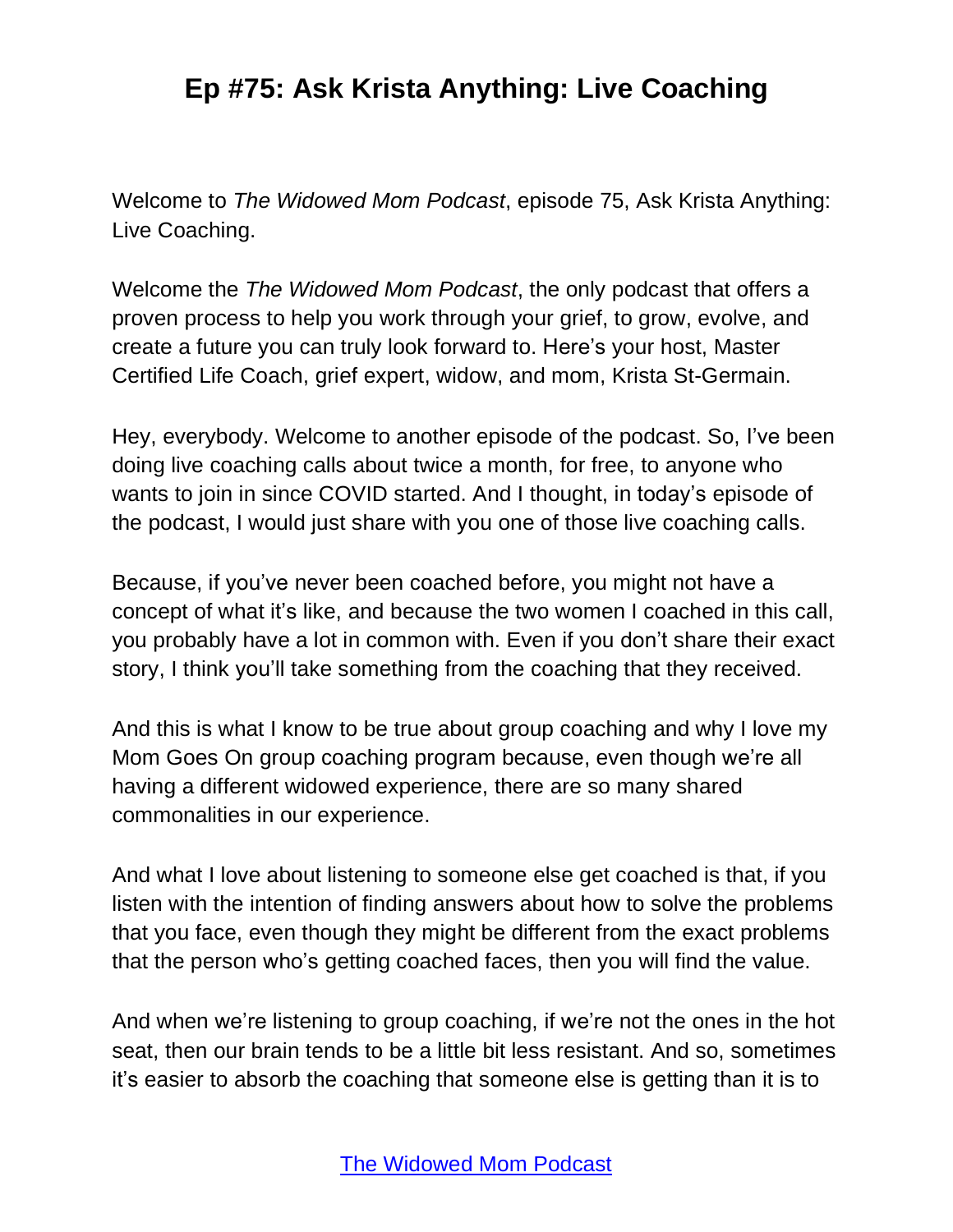absorb the coaching that you're getting when you're in the hotseat and it's your life and your brain.

So, that's the way that I encourage you to listen to this episode today. You won't find yourself exactly in the stories of these clients. But look for what you can take from the coaching that they're receiving and see how you can apply it to your life. I guarantee you that there are some consistent patterns that, if you look closely enough, you will probably find in your own thinking.

So, with that, we will jump in and, if this is something you'd like to do in the future, you're welcome to go to coachignwithkrista.com and get on my email list. Then you will start getting notifications whenever I do free public coaching calls and you won't miss out. Alright, enjoy.

--

Krista: Okay, welcome. If we have never met before, if this is your first time on the call like this, I'm so glad that you're here. And I'm Krista St-Germain and I'm a Master Certified Life Coach and I specifically help widowed moms figure out how to actually love life again. My biggest pet peeve in the world is when we settle for this idea that we have to just get used to a new normal, air quotes, that isn't what we want. Because we can be just as happy as we want to be. We can love our lives just as much as we want.

So, that's my goal, to help you figure out whatever is in your way of loving life again. It's going to be different for everybody. So, whatever it is that is on your heart, on your mind, I am going to help you with today. So, who wants coaching? What can I help you with? Throw your hand up. Heather, I can see your hand. And Kelly, I see your hand too. Okay, Heather, I'm going to come to you first.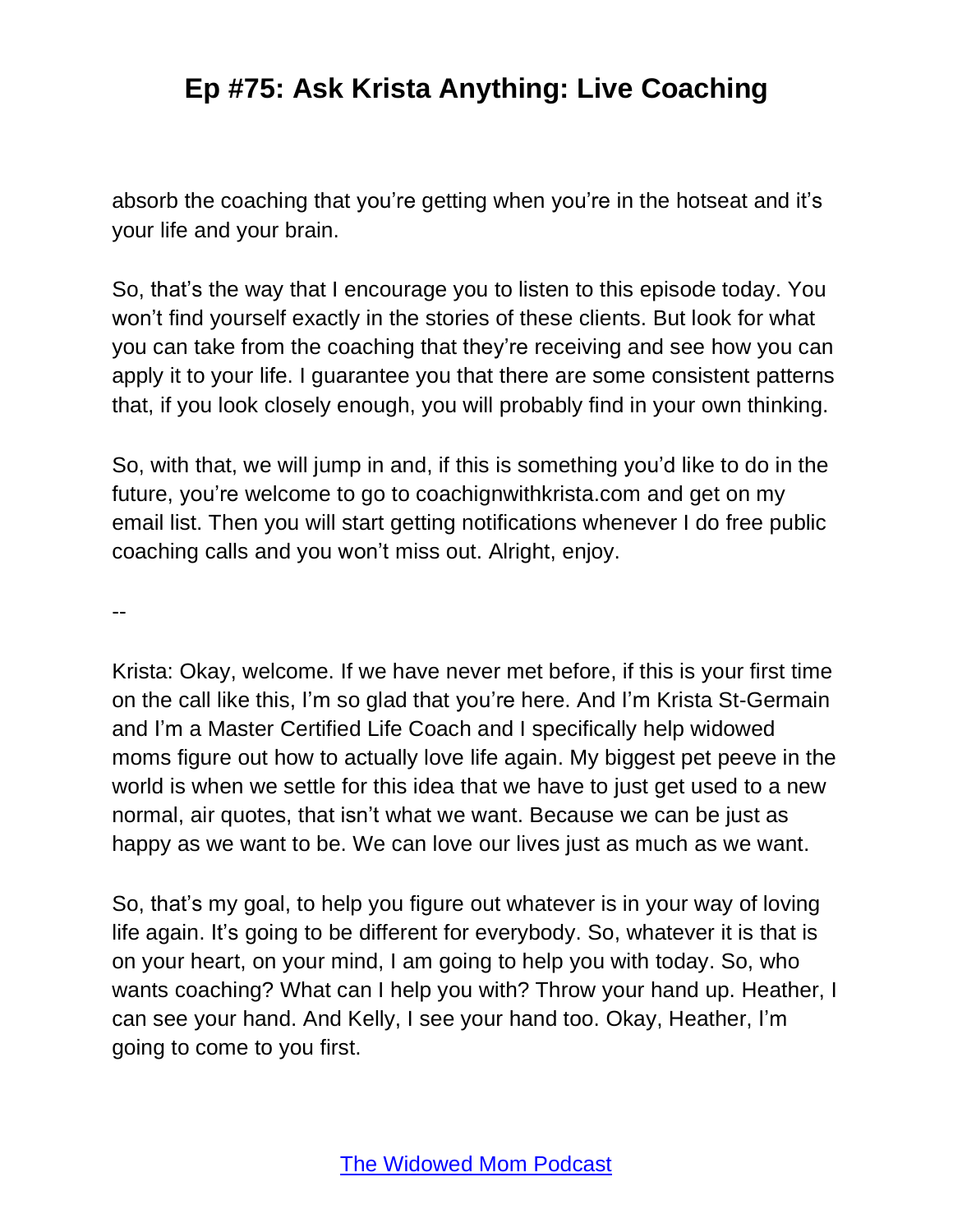Heather: So, quick question. We are a year post-death and we just had an anniversary of, well, one of the memorials. It wasn't our memorial. It was a family member's memorial and we really weren't a part of it. So, we're having some different feelings. But what I'm kind of dealing with is, so, her first year of her teenage year, 13, was pretty much dealing with her dad's death. And then now we're in year two and I didn't notice it last year, but I really noticed it now is the whole teenage and single parenting. And it's hard.

I think it's one of the hardest things. And I'm not new to this field of grief. I'm not new to the field of mentoring. But I'm certainly feeling the weight of trying to guide and support without overstepping and trying to keep my feelings separate from what's going on in our household.

Krista: Okay, so what is the thing that you're struggling with right now?

Heather: Parenting a teen; a girl.

Krista: Tell me a little bit more about where this struggle is for you.

Heather: Taking responsibility for schoolwork and just doing the everyday stuff that is basic expectations and trying to be supportive and say, "Break it down in chunks and don't get yourself overwhelmed." And then trying to do my job as a parent and also working out of the home as well. I'm just feeling a lot of overwhelm and a lot of emotions and it seems to be, you know, as it comes in waves, and then this week has just been really, really hard for both of us.

Krista: So, you said overwhelmed. Is that one of the emotions that you're noticing the most?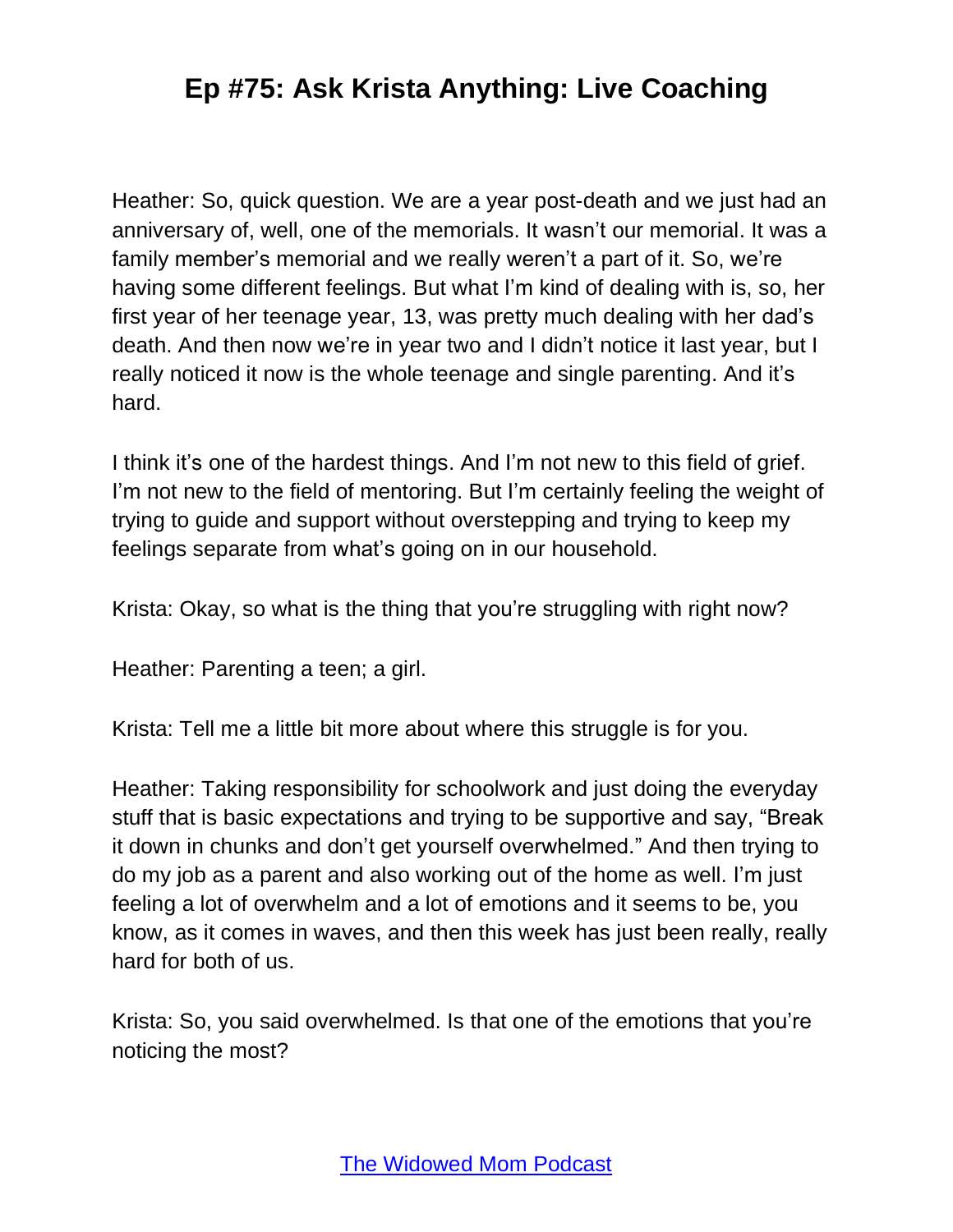Heather: Yeah. I think the emotional overwhelm.

Krista: Yeah, overwhelm is an emotion. Okay, so let's talk about that then. Maybe that would be useful to you. So, sometimes it's good to get specific. So, tell me about a time – since you sad this last week has been particularly challenging, Heather – where you felt overwhelmed and tell me what happened.

Heather: Just getting my daughter to actually do her homework or stay consistent with it and be accountable for her work. I mean, she's 14, she can do it. she's smart. But she's tending to go into herself and hold back. Which is a normal teenage thing. But at the same time my fear is that she is getting depressed, even more. And then, I find myself getting frustrated. And then she just shuts me out and gets angry and tells me to go away and leave her room.

Krista: Okay, is that what happened? She told you to go away and leave her room?

Heather: Yeah, pretty much.

Krista: Alright, and then afterwards, you felt overwhelmed?

Heather: Yeah, I just – I mean, I know the alternative is if things don't get done, it just piles up. Then she goes into her anxiety issues.

Krista: Okay, so when she said, "Go away and leave my room," what did you think about that that created this emotional experience for you?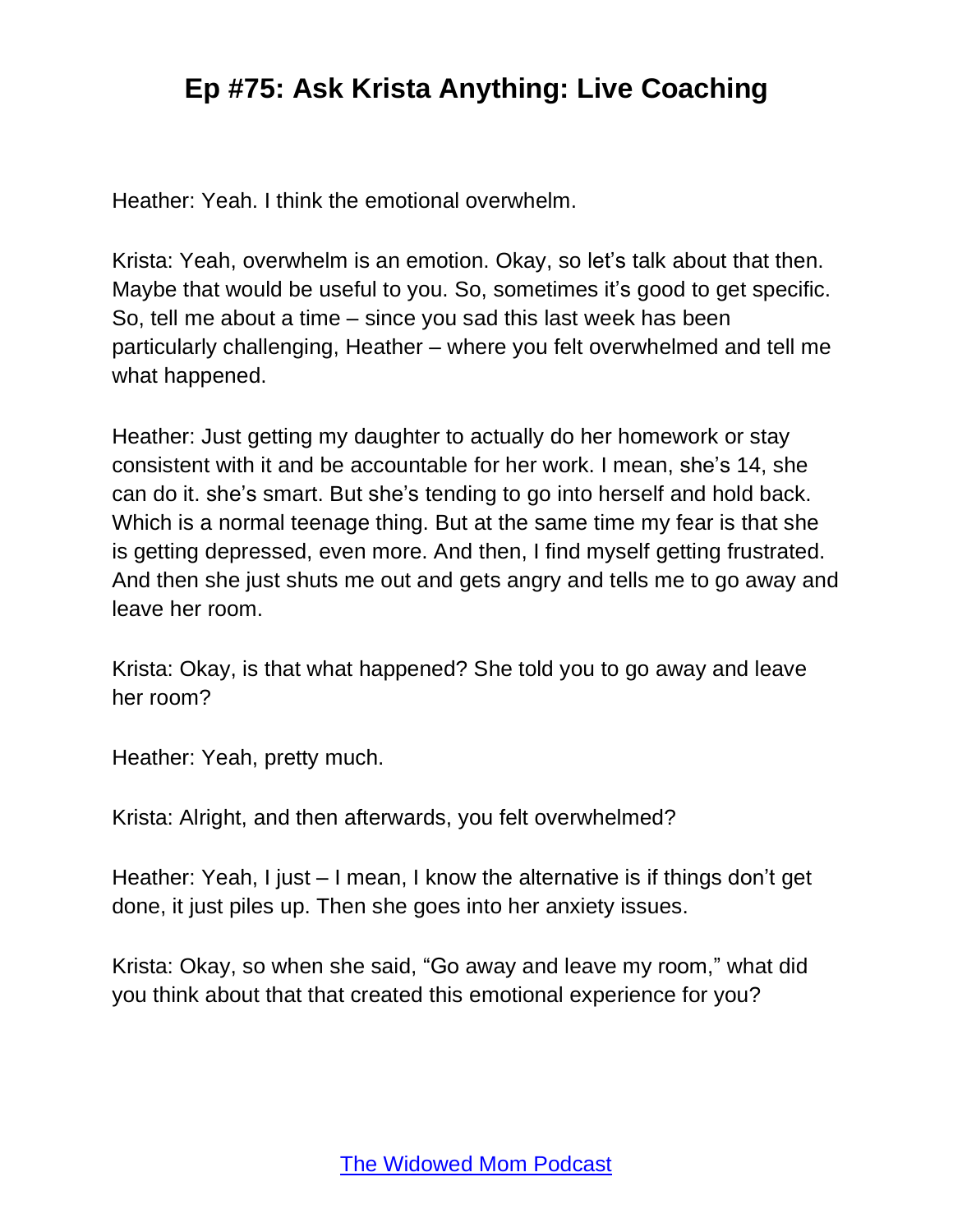Heather: I mean, I know that we need space and that sometimes that's needed. But I just kept thinking, if she doesn't get her homework done, this is just going to pile up. Because she just came off a week of being sick.

Krista: So, you thought it's going to pile up if she doesn't get her homework done, and then you felt overwhelmed?

Heather: Yeah, because I know I'm not in control of everything that she does, but I think part of it is just knowing – I didn't bring it up. She talked about it. She's like, "Do you know what day it is?" And I said, "Yes." It was the anniversary of the memorial.

Krista: Okay, so that factors in a little bit too. So, it's the anniversary of the memorial. She tells you to go away and leave her room. And your thought about that is it's going to pile up if she doesn't get her homework done, and then you feel overwhelmed?

Heather: Yeah, well, she felt overwhelmed too. She just doesn't want to talk about it, so…

Krista: Yeah, and if she were on the call, I could coach her, but since she's not, I'll just coach you and help you. So, overwhelm is so, so common, especially as a part of grief. It's common as a part of parenting. But what is useful to know is that when we feel overwhelmed, it is our option to change that feeling because it's our thought that actually created it.

There's nothing inherently overwhelming about anything outside of us, which is why we all get overwhelmed around different things. What might overwhelm you would be different than overwhelmed to someone else. So, it's never the thing outside of us that causes the overwhelm as much as it is our interpretation of what's happening that causes the overwhelm.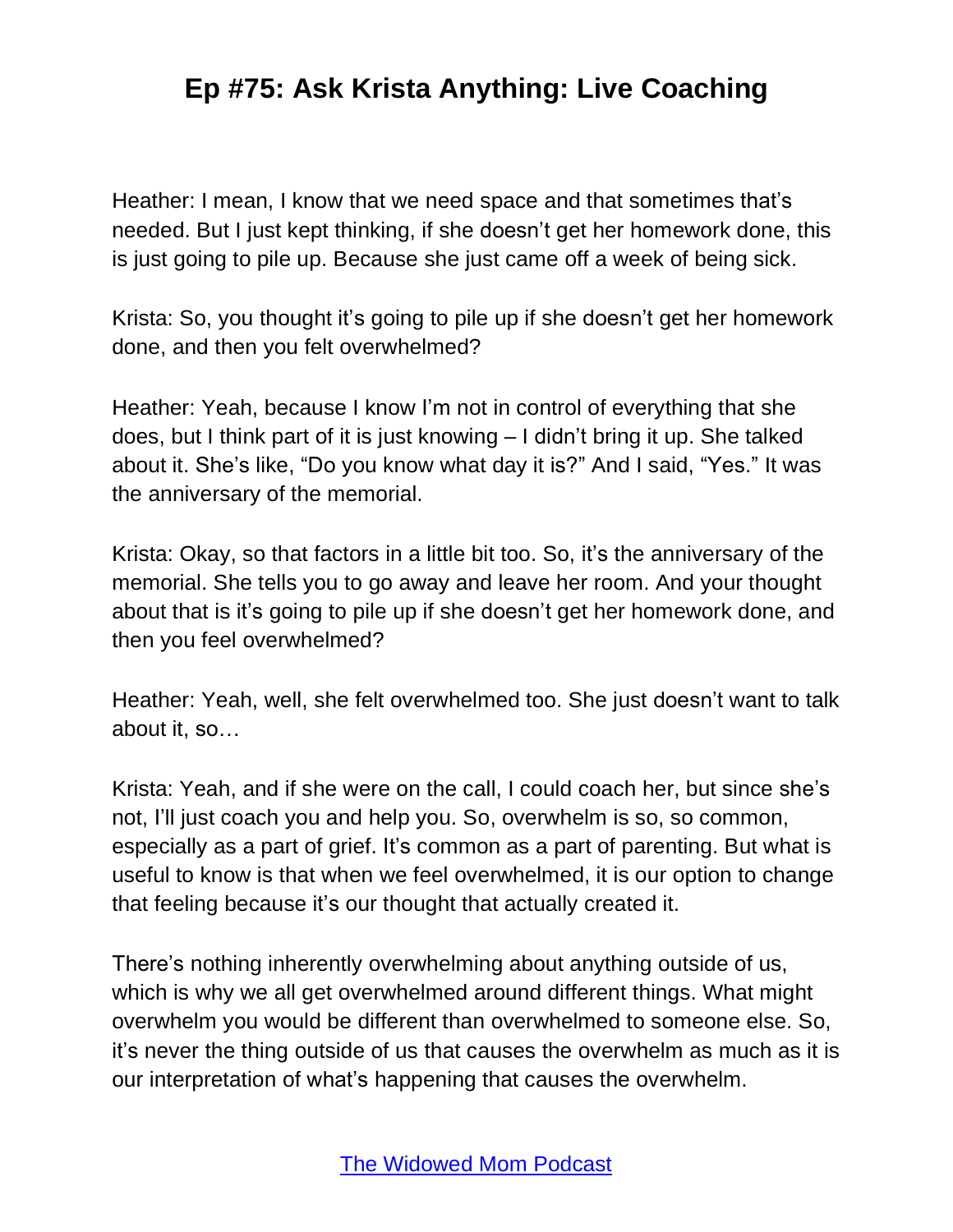And overwhelm is an interesting one because when we feel it, we don't usually act in any way productive. Overwhelm kind of stops us in our tracks. So, when you feel overwhelmed and when you've been feeling it this week, what behaviors does it lead to? How do you act when you feel overwhelmed?

Heather: I either read or I'm working on a big grant right now, so I may sidestep that. The last time I felt that, we were supposed to be going to Chicago this weekend. And I do some future planning or I look at research. So, I try to do stuff that's productive to get my mind away from that and just kind of let it sit. Because I know, sometimes, if you let things sit, they resolve themselves.

Krista: What happens if you actually act from overwhelm, meaning that overwhelm is what's fueling your behaviors?

Heather: If I act from it?

Krista: So, you think a thought, "It's going to pile up if she doesn't get her homework done," then you feel overwhelmed. Then, I think, what's happening for you is that then you're thinking something else, "Well, if I just let it sit, it might resolve itself." And then maybe you feel peaceful or something else. And then, from that place, you go and work on things and you start being productive.

But what I know about overwhelm and humans is that when it fuels our behavior, we actually don't' do anything productive. Overwhelm keeps us stuck. It makes us spin. It makes us lay there on the couch often. It makes us avoid.

Heather: Well, another thing I do is sometimes I reach out to her school social worker and just say, "Here's what I'm seeing. Would you mind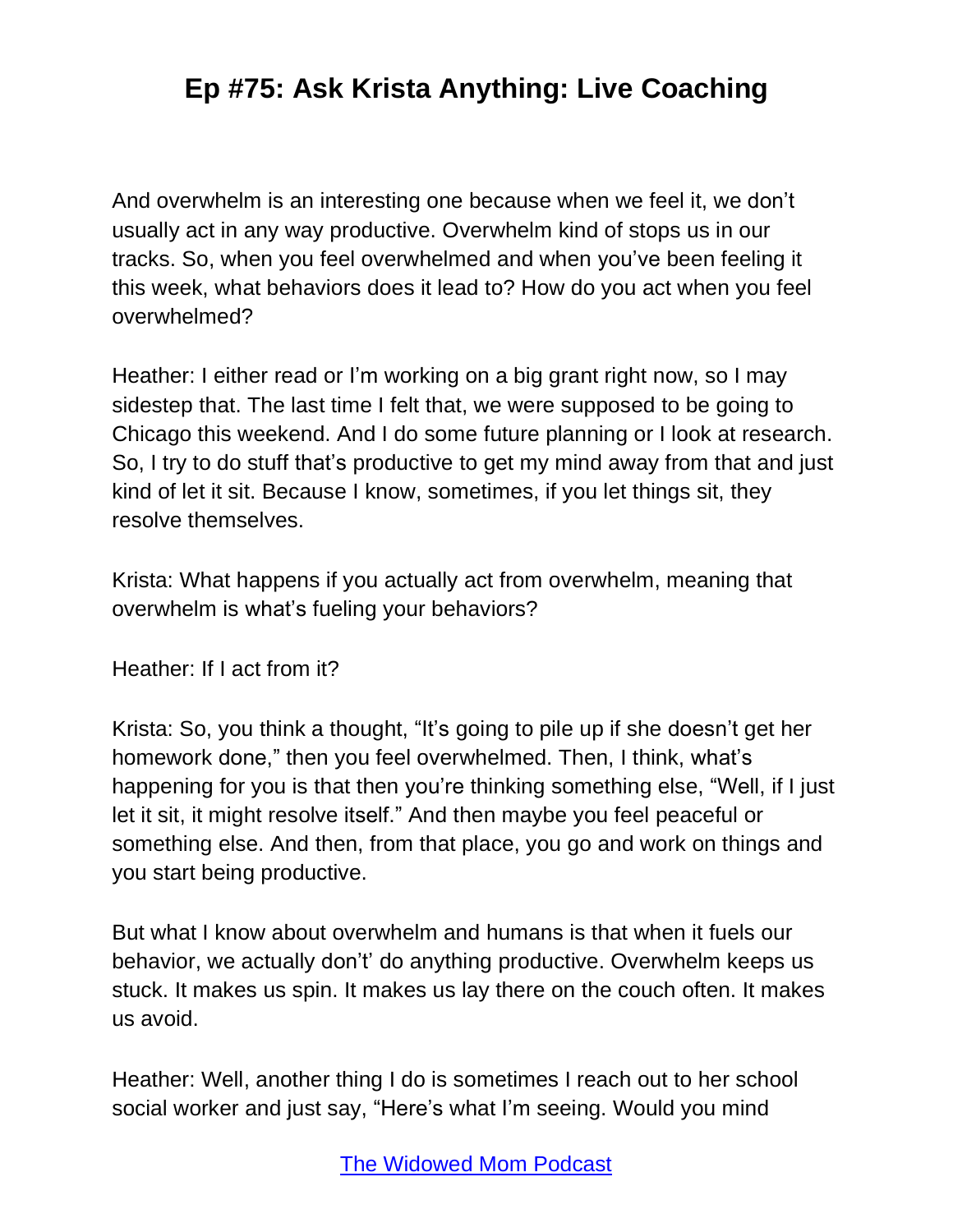checking in with her?" So, we did just have a 504-plan meeting, finally, So, I know that I can breathe and just let that part of it go. The conflict comes at home. And I'm sure I'm not unique in any way, shape, or form, for teens and parenting, especially as a single parent.

Krista: I'm sure you are not either. And so, it sounds like you are taking quite a lot of productive action. You're reaching out and talking to teachers and you're kind of letting it set and working on other things in your life and your grant writing and all of those things. So, that's useful.

What I want to point out to you is that that's not coming from overwhelm. That's coming from other thought-feeling combinations. Thoughts cause feelings, feelings drive actions. So, when you're thinking something that creates overwhelm for you, it's going to pile up. If you act form overwhelm, your things will pile up, most likely, and you won't be able to parent as well form overwhelm, because we just can't.

And so, that's just useful to know that no matter what your daughter says or does, she does not have the power – and we love her so much, but she does not have the power to make you feel overwhelmed. Only thoughts in your brain can do that. You get to be the boss of those thoughts. You get to decide whether what she does is going to create overwhelm for you or not. You can be the calm in any storm. You can take productive action no matter how much homework she does or doesn't do, no matter what she tells you to get out of her room. She doesn't have the ability to cause your overwhelm. Nothing outside of us does.

And what I hope people don't hear when I say this is that there's something wrong with us when we feel overwhelmed. That's not what I'm saying at all. I feel overwhelmed a lot. I still do feel overwhelmed a lot. But the sooner we recognize that it's what's happening in our mind that's causing the overwhelm, then we can step back into a more powerful place and decide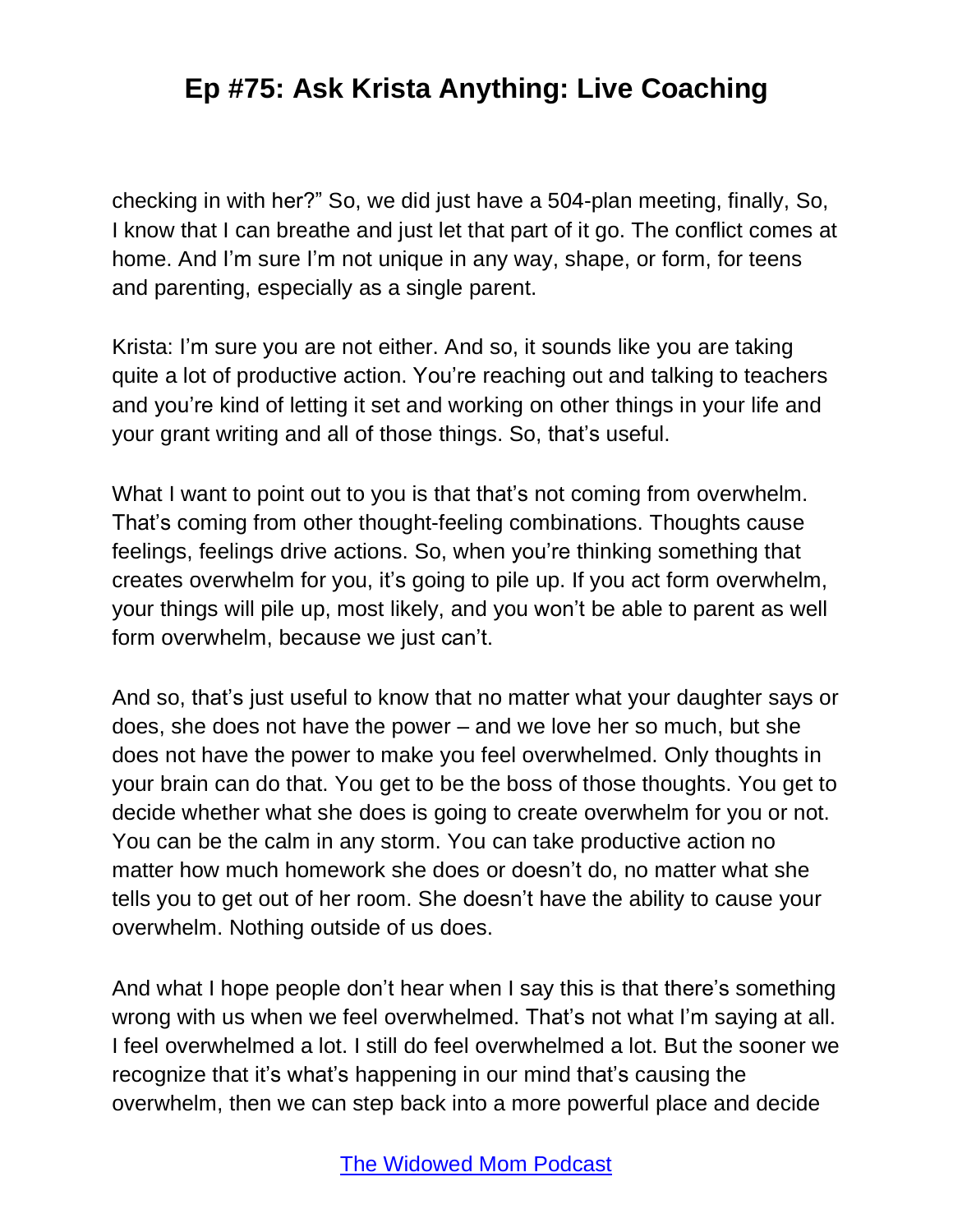on purpose how we want to think about what's happening outside of us that we can't control.

Because you can't control your daughter at all. None of us can. As much as we want to, we just can't. Otherwise you would. She'd have her homework done and she'd be following all the rules and doing what you want. But it's not that there's a limit to what you can control. It's literally that you just can't control anything about our children, darn it.

But what we can control is how we want to think, so that we feel what is useful and productive for us, so we can show up as the kind of parent that we want to be. So, what would another option be for you, even if, again, she had the same response to you, even if she hadn't done her homework and tells you to go away and leave her room? What would help you stay how you want to stay, whether that's calm or patient of loving or whatever, Heather, you want? How can you think about it in a way that would help you create what you want?

Heather: Well, one is continue to just do the next right thing. What I need to do as a person, number one, and then for the household parent…

Krista: How do you feel when you think that, "I can do the next right thing?"

Heather: It feels like I'm moving forward. So, at least…

Krista: Productive, yeah. So, you can think it's going to pile up if she doesn't get her homework done. And that will have you feeling overwhelmed. We can understand why your brain would go there. Also, another option is, "I can do the next right thing," which would then have you feeling productive.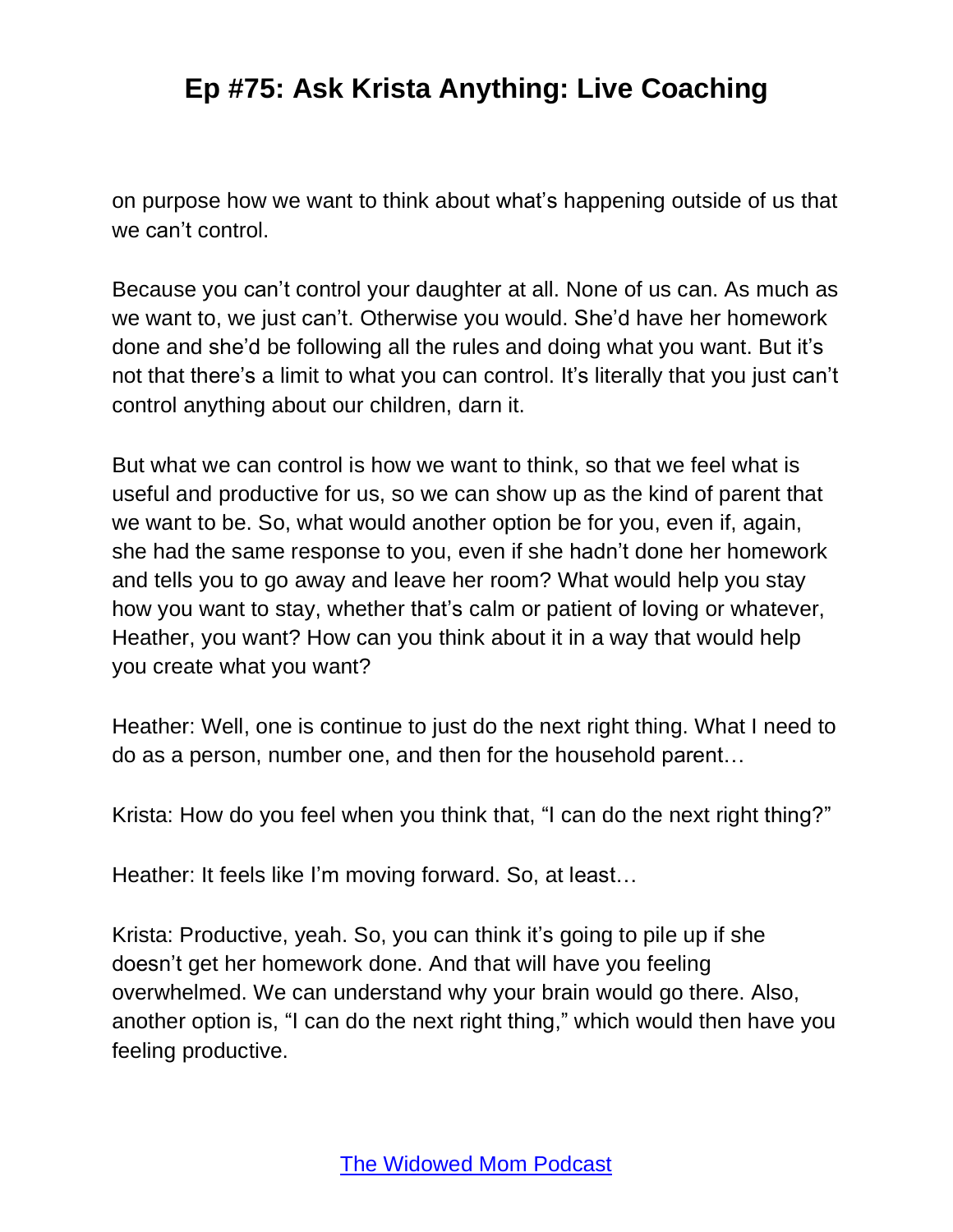Heather: Yeah, and then I guess the other thing that I try to – I'm really focusing on it this year – is giving myself grace. That is a huge thing for me. Because I work with a lot of single moms and most of them are either divorced or separated. But my situation is a little bit different. I was divorced for a year and then he passed away. And we wouldn't have been divorced had there not been a substance abuse problem.

Krista: Yeah, there's never a downside to giving ourselves grace. That ought to be step one. As much as we want our children to, you know, do their homework on time and stay current and follow the rules, you could be the textbook perfect mom and do all the things that the experts tell you, and your child still has agency. They still choose how they think and how they feel. And none of that can you actually control. So, yeah, grace.

Heather: Yeah, and natural consequences.

Krista: And natural consequences. Who do you want to be? What kind of parent do you want to be when your child says, "Go away and leave me alone," and it's the memorial anniversary? And an overwhelmed parent doesn't sound like it's your favorite place to be.

Heather: Well, I don't want to be the cool parent. Nor do I ever want to appear that I've got it all together. Because that doesn't do anybody any good. And I say, I'm new at this too. I planned on having a child or children with my husband, and I didn't expect to be – none of us expect to be single parenting for whatever reason.

Krista: Yeah. I think, to your idea of grace and having never done this before, sometimes it's really good to remind ourselves, in the moment when our kid says the thing, it's like, we're both doing the best job we know how. We're both doing our best right now. Because guaranteed, that is your daughter's best.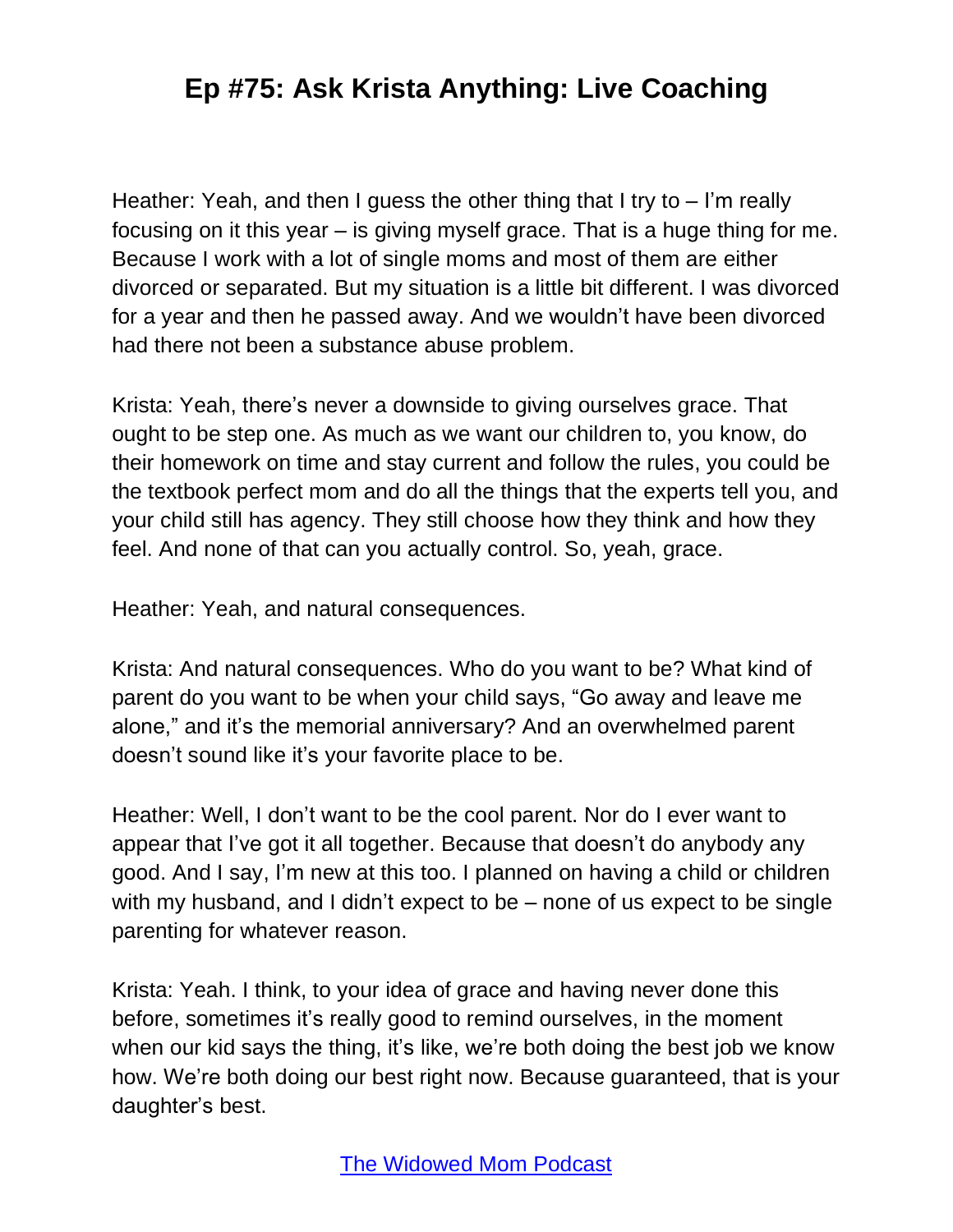It's not to say that she's not capable of doing her homework. But right now, in that moment for her, I would bet a whole lot of money that she's not trying to hurt anybody. This is her best right now.

Heather: Right. And I remind myself of this, that she struggles greatly with anxiety. And I know for many years, she has worked very hard to keep it together during the school day. When she gets home, she just wants to unplug. And unfortunately, our days aren't over until we complete those extra things that are at home. So, it's just trying to be the gentle support.

Krista: Yeah, and you'll be able to do that so much more when you're not coming from overwhelm, right? When you put the whole weight of her future education on your shoulders, which is kind of what we do, like, "I've got to fix this," then it's going to be a problem. Then it just blocks us from being able to figure out what a possible solution is. And it's so much more difficult to meet our child where they are and kind of love them through it because we're taking on the responsibility of something that we could never even possibly control.

So yeah, show yourself some grace and then decide how you want to speak to yourself. How do you want to talk to yourself? Because our brains offer us so many things that are un-useful when conflict happens. And usually, they're pretty darn self-critical. If we could just talk to ourselves more than we listen to ourselves.

Heather: I don't know, I think I do both.

Krista: Yeah, but talk to ourselves nicely, with grace, with compassion, be our own champion, tell ourselves, "I can stay calm here. I can do the next right thing. I can love her. She's doing the best she can. I'm doing the best I can. We're going to get through this."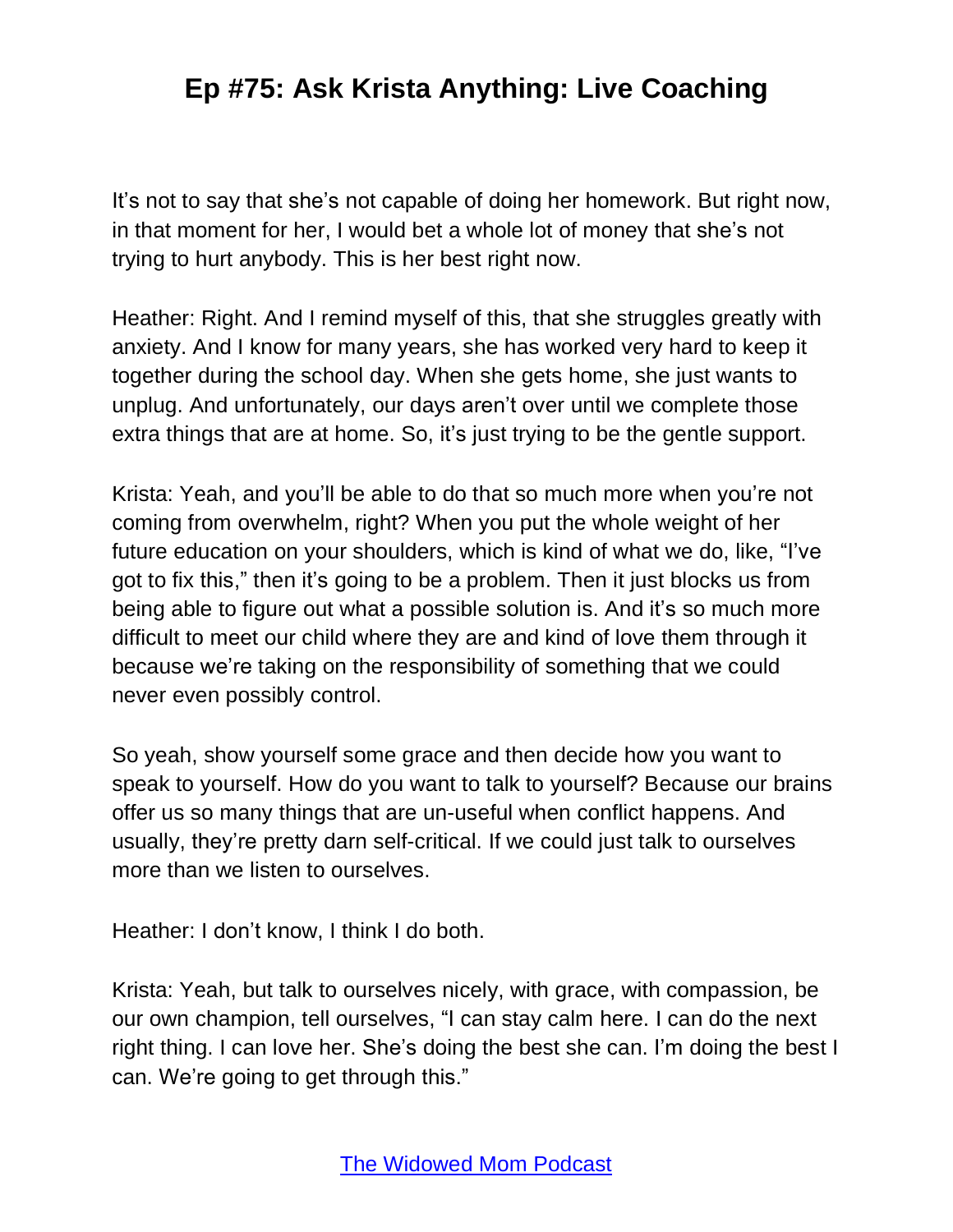Heather: Okay, thank you.

Krista: You're welcome. It was nice to see your Post-It note on the video. Take care, Heather.

Heather: Thanks.

Krista: Okay, Kelly, I think I have time to coach you. I don't see any questions. But Kelly, it looks like it says, FYI, your husband died a year ago too and you have a 13-year-old girl and an 11-year-old girl. Kelly…

Kelly: I am okay and I wanted you to know that I sent you that not because it was just helpful, because I had a 13-year-old too, who ironically is at a loss and the grief is manifesting itself in anxiety, which she already was dealing with too.

So, in hearing her speak, there's three things. And I don't know if I let you or let me pick. One is definitely being stuck – not stuck. The stuck is, I'm stuck in a place in my grief that is the loss of my husband before he even died. He died of brain cancer last September. For certain, there's grief that we felt all through his diagnosis and everything we went through.

But I'm realizing, a major part of my grief is actually for the three or so years before he was even diagnosed, he all of a sudden, his job took him to traveling all the time. And I'm finding that when I think of him and loss, it's that period of time, the way our lives and our relationship changed then. So, you can hear it in my voice. That's a place where I'm stuck grief-wise.

And then, my other topic, which I wouldn't have thought to bring up, except Heather did, is because of the stress of parenting alone and two teenage girls. I'm not the type of parent that I want. I find that I get very impatient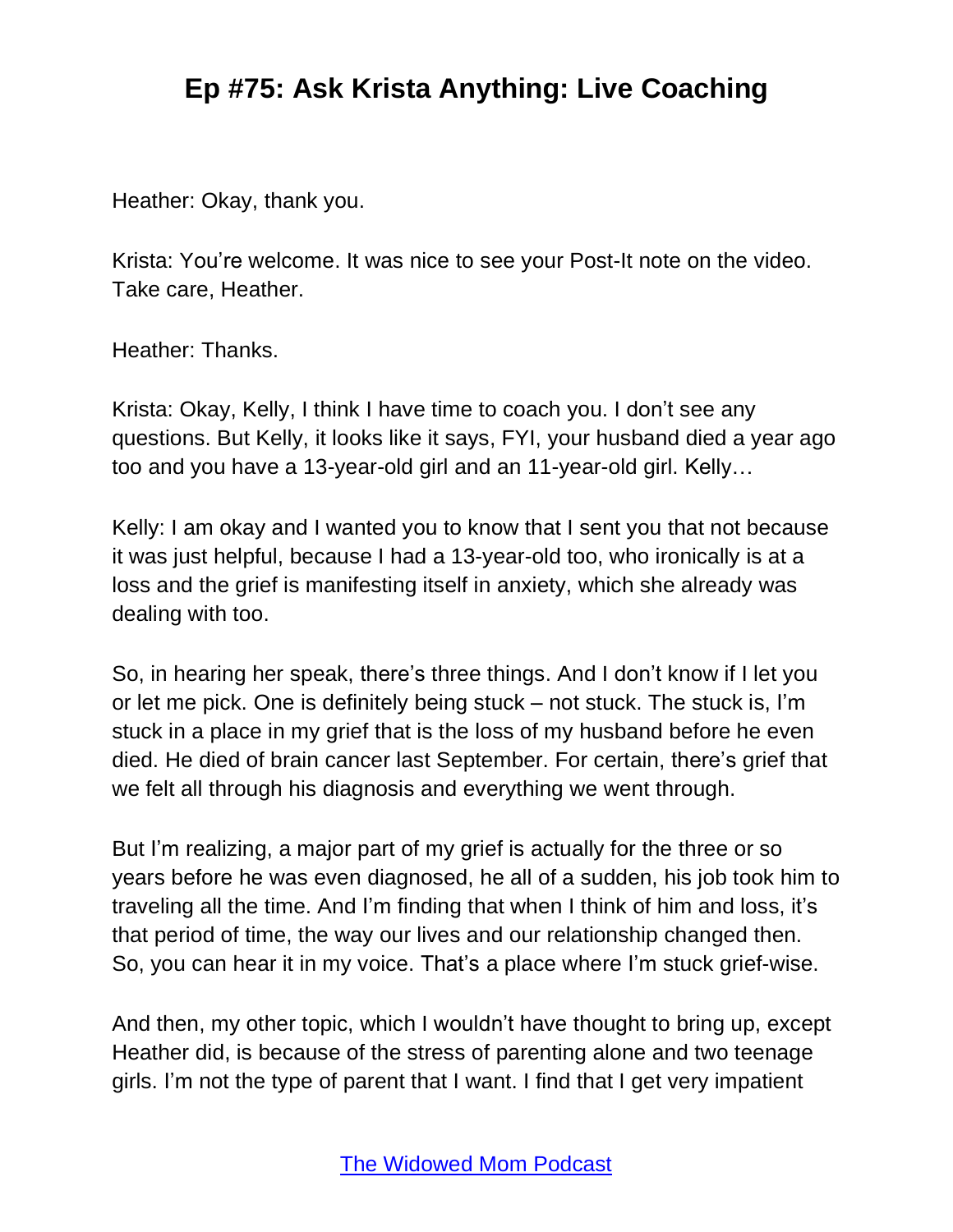and show anger with them when they are being their obnoxious teenage selves, you know. The normal fighting among one another I can't stand. I feel like that's the thing that makes me the maddest. And then I'm not happy with my reactions.

So, grief-wise, the thing I feel like I'm really stuck on and not positive how to handle it is that sense of loss, three years of our lives before he was diagnosed. And I actually was not only a school counsellor, but I was the counsellor, the chosen one of the four of us that got to be the counsellor of all the kids who had lost a parent to cancer, ironically.

So, I too have a little experience with this. So, when I say I'm stuck in my grief, in the period of time before he was even diagnosed, and I'm not sure how to handle it, I would tell myself to write a letter to him to try to do step one, start addressing that. And I haven't made myself do that.

Krista: Okay, well let me ask you a question. Because I'm curious, why are you telling yourself, what makes you think that you ware stuck?

Kelly: Just because when I'm sad, I'm stuck back there versus being stuck that he's gone for good. So, I feel stuck. It feels like I need to work through that to officially grieve him being completely gone.

Krista: Okay, so what's happening – tell me if I've got this right – is that you're thinking about the period three years before he died. And when you think about that, you feel sad. And so, because you're thinking about something that happened three years before he died and you're feeling sad about that, you think that's causing you a problem presently.

Kelly: Not that it's causing me a problem. But I'm stuck on how to address it. Or it doesn't feel right. It feels like if I don't work through this, I'm not going to even be able to begin working through the fact that he's just totally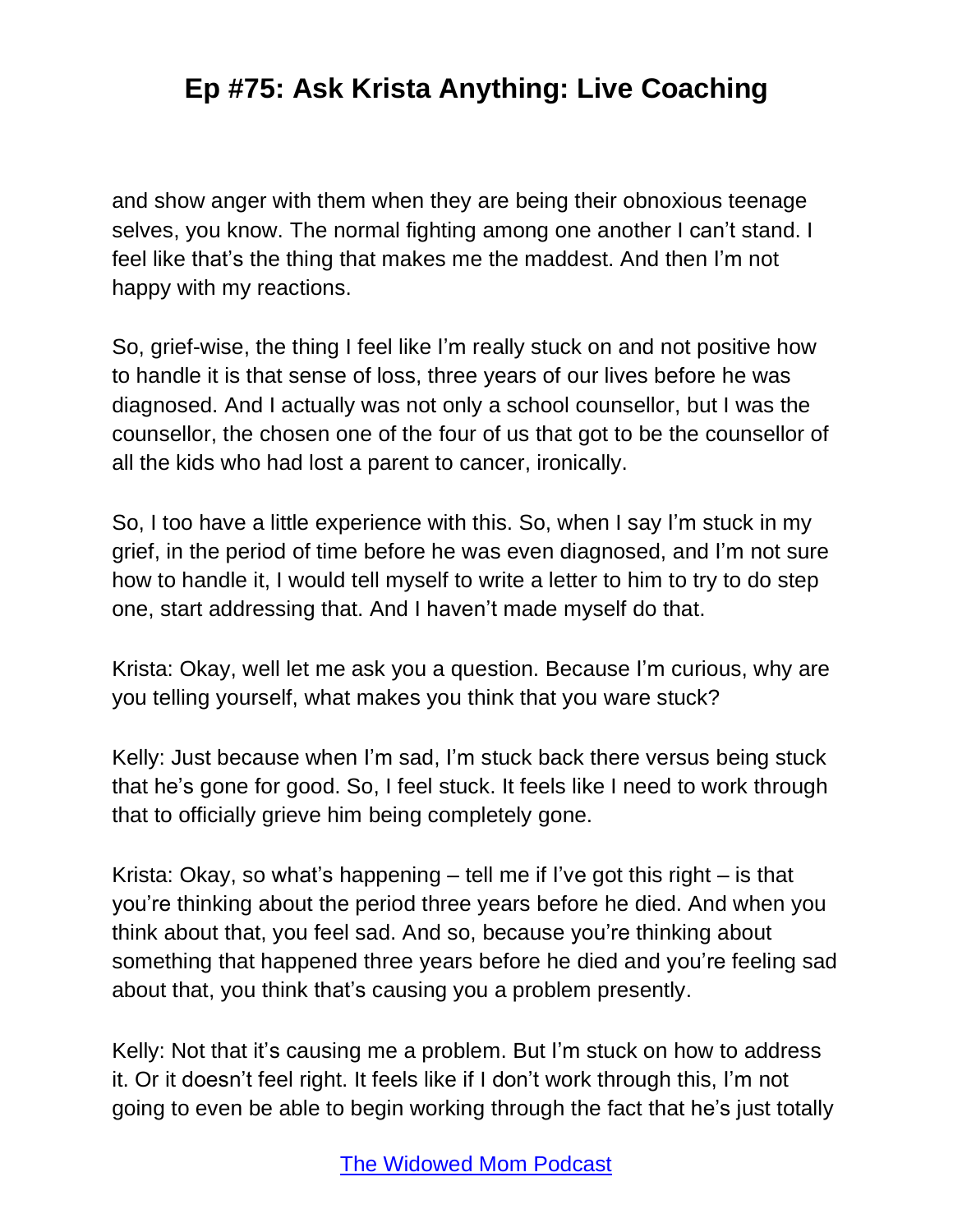gone. And I want to get there and work through that loss. But for me, it feels like we really lost him back when he started having to travel all the time.

Krista: I like to teach that grief is really just thoughts and feelings about loss. And we have so many thoughts and so many feelings. And there are so many perceived losses. There's the loss of him traveling. There's the loss actual physical loss of his death. And there's all these other losses that we could probably – we could probably brainstorm a huge list of all the loss. But to think of one as weightier or more problematic than another, I think, just adds an unnecessary level of complication.

Kelly: I never, for me – I appreciate that. But for me, it felt like, not wrong, but in the way that I can't get through that to even address the fact that he's gone for good. So, it's that. But I understand what you're saying. And it's not even that it feels more important. It might be – I can tell I need to deal with it. Does that make sense?

Krista: Let's deal with it then. But I don't' think it adds value to you and the healing that you're doing to make it seem like, to believe the story that you're stuck in one area because of your thoughts about another. You have thoughts about one area and you have thoughts about another area. And that's okay. If we decide that that's okay, it's going to be a lot easier to work through both of them. And then we stop putting so much pressure on ourselves to resolve the thoughts about the other issue. Let's talk about the other issue then, while we're here. So, what's so upsetting about the travel and the three years before he died?

Kelly: It just completely changed our lives. It changed our relationship with one another. There was less emotional intimacy because he was home so infrequently that was in the mode of, like survival mode, of raising two kids alone, and didn't get to enjoy one another as much as we could have. Loss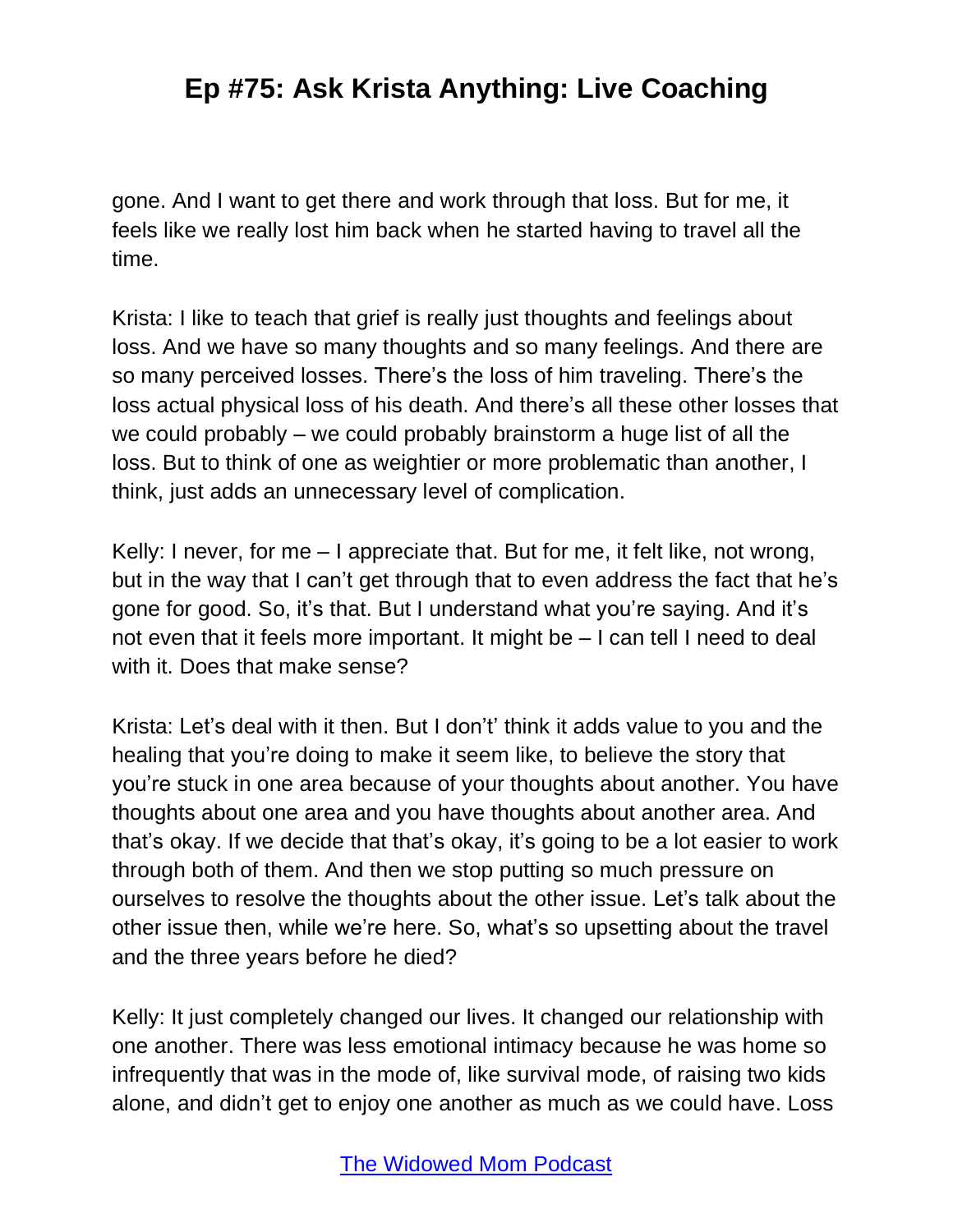of his presence, because he was a really good guy and a nice guy to be around. The loss of that for our girls. And also that's when I started being a really impatient type of mom that I don't want to be. So, that's a big part of it…

Krista: Is how you started parenting?

Kelly: Well, that for sure. No, just everything I just said. Those are the biggest parts of the loss.

Krista: What bothers you the most about what happened in his travel?

Kelly: Well, I don't know if it's because if feel bad because I was personally more distant. But our personal relationship with one another, for the most part. It's just the distance. And sometimes, he'd be gone for two or three weeks and home for two days and gone again. And it was places like China, so when he was home for the two or three days, he was exhausted because he was on a totally different time zone.

So, yeah, it was just the loss of our relationship, which was a great one. And it still was fine when he passed away. Better because of the 18 months he couldn't travel and work, so we got to spend time together again. But we missed out on those three years and I feel terrible that my girls did too.

Krista: What do you wish had happened instead?

Kelly: You mean that he didn't travel? Just that he was with us, like he used to be in that period of time. And I think we both felt like it would not be the rest of our lives and we'd be getting to spend time together. And he did his best, for sure, every time he was home to be with us and try to have him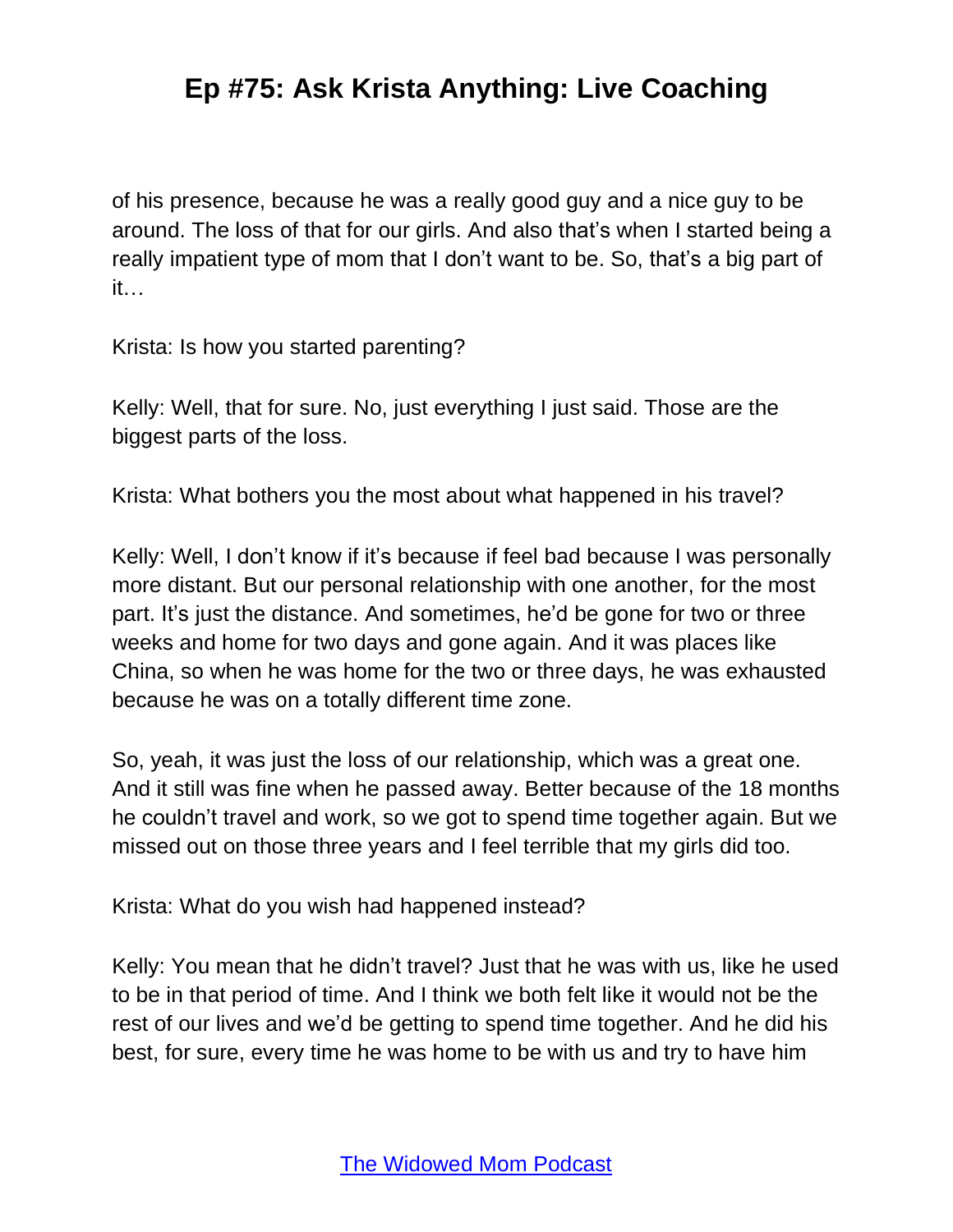and I spend time alone, you know, whatever he could do. He certainly did his best.

So, the answer to your question just is that he didn't have to travel. It was the same job, but it took a different format, or same company, same position in a different format. And so, I just wish he didn't have to travel and we had had that time with him.

Krista: Okay, so I'm wondering what you feel about it now looking back. I know you mentioned sadness. Is it regret maybe?

Kelly: Yeah, you know, maybe being hard on myself. I'm trying to think. I wasn't mean and nasty to him. But I was probably a little emotionally distant from him too when he was home because I was, like, still in single parent mode. So, I didn't really slow down and enjoy spending time with him because I still had all the kid stuff I had to do and pretty much do alone when he was just home for a few days here or there.

The truth is, when he was home for, let's say he was home five days, he had to get into work and catch up at work before he could go on his next trip; catch up on what he missed, plan for the next trip. So, it was a few years of major loss. And I know I hated it, I'm sure, at the time. And I know he didn't like it either. But I know that both of us were like, "Okay, we'll get through this. This can't go on like this forever.

There wasn't fighting. Well, I expressed how much I hated it for sure. I even tried to talk him into – I remember saying like, "Take a pay cut and let's move to the middle of nowhere, Pennsylvania," where his mom lives just so we can be together more. So, he knew I couldn't stand it. And it was not his idea because he loved being with us and the girls and myself, and when he was home, just tried as much as he could to engage.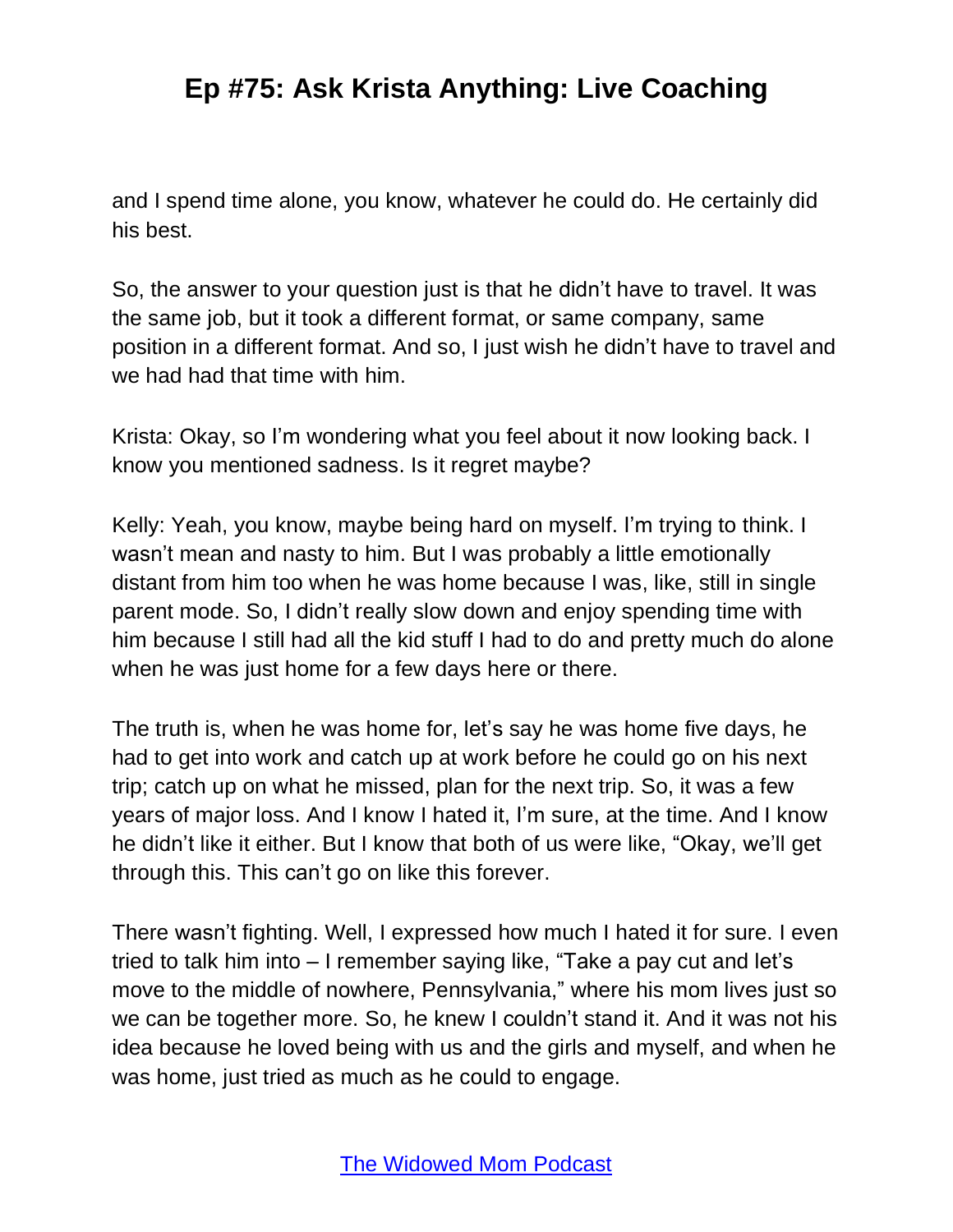Krista: Yeah, but now then after the fact, some of the story that you're telling yourself is that you should have slowed down and enjoyed time more with him.

Kelly: I don't even know if I could have slowed down. But I think what it was is not me slowing down. More so, like, I was tired. So, not wanting to go to bed super-early but wanting to spend time with him in the evenings. I was in the mode of, like, single parent, get them to bed and crash. And the little bit that he was home, I kind of stayed in that mode and we didn't spend a lot of time, alone time together.

Krista: Okay, and now you wish you hadn't done that?

Kelly: Yeah. The regret more so is just that he travelled, that he was gone all that time. And our 13-year-old has major anxiety too. And so, I the evenings, she has always been difficult in the evenings to just get her to settle and go to bed, and go to bed by herself. She is one of those kids, I just had to reimplement almost like Ferberizing your baby with her. But she's always been the kid that you have to sit in her room because of her anxiety until she fell asleep.

So, I'd come out of there in a near coma just wanting to go crash and go to bed, I'd be in a dark room with her with her sound machine on. And so, I don't know if I want to use bored – resentment with her. But that was a lot of lost time because we had that going on too. And I didn't know how to resolve it.

Krista: So, we can't go back and change time. Which I know you know. We can't go back and change time. But this is what happens, that we live life in a particular way, we make choices in a particular way, things happen in a particular way. And then, we get some perspective. Then we can look back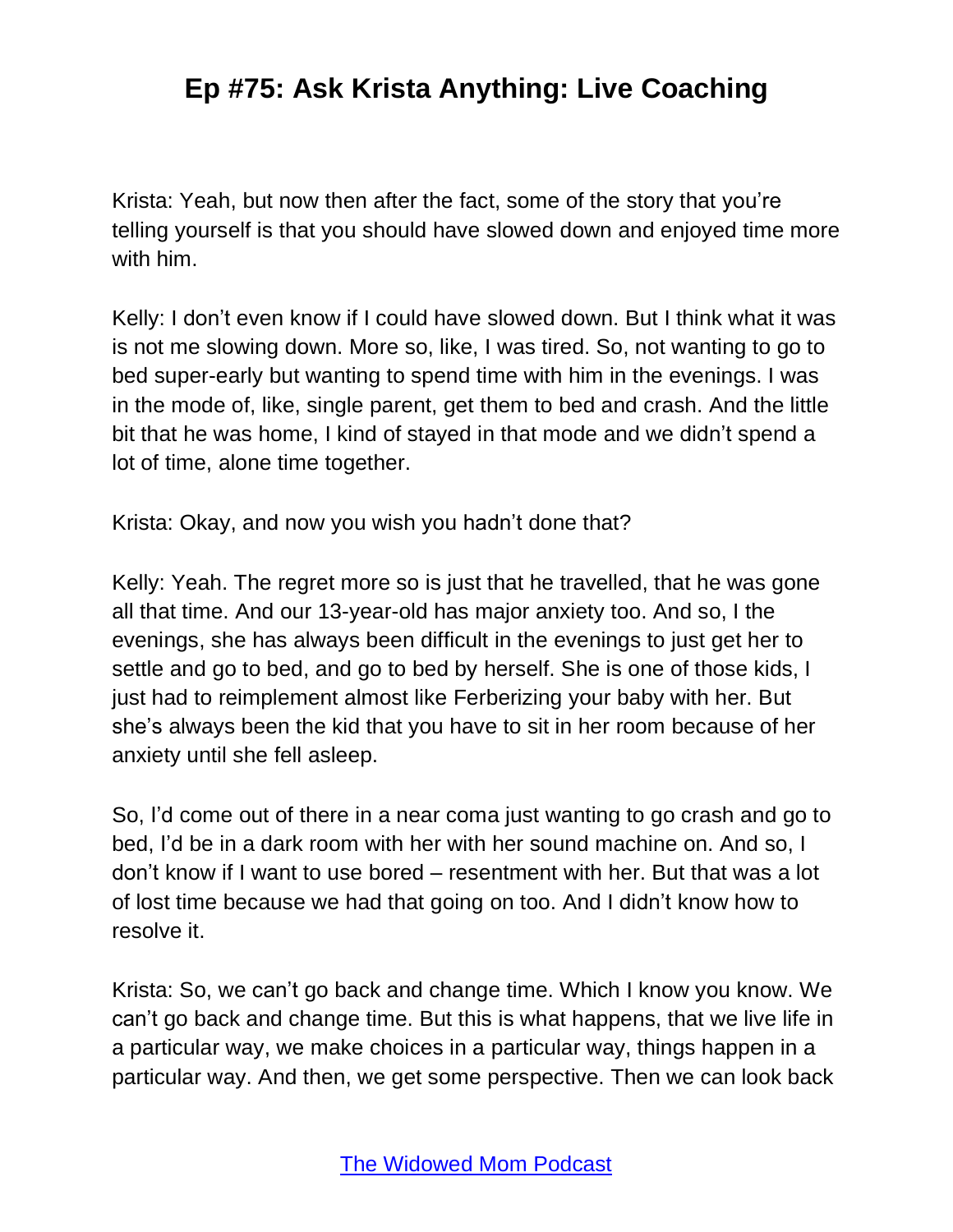with our new perspective on the way it all went down, our role in it, his role in it, everything.

And then we start telling ourselves a story about the choices everyone made and we start telling ourselves that we should have done it differently. And it's really unfair to ourselves that we do this because we can't do it differently. And it assumes almost that we consciously chose to not do it the way we would want to, as though we weren't doing the best job we could do at the time.

And what's really true is that perspective just changes the choices we would have made. If you had known you probably might have made different choices. But you didn't know. So, it's entirely possible, if you want to believe that he was supposed to travel as much as he did. He was always supposed to travel that much.

And you were supposed to be exhausted when you came out of your daughter's bedroom because you were doing the best job you could do. And it was all going to happen the way that it happened and it had nothing to do with you not doing a good job or you not being a good mom or him not trying his best. Everybody's making choices with the information they have, doing the best job they can at that time.

Kelly: And you're right about that. It doesn't take away the regret and sadness.

Krista: Not yet.

Kelly: It doesn't take – you heard what I said?

Krista: Yes.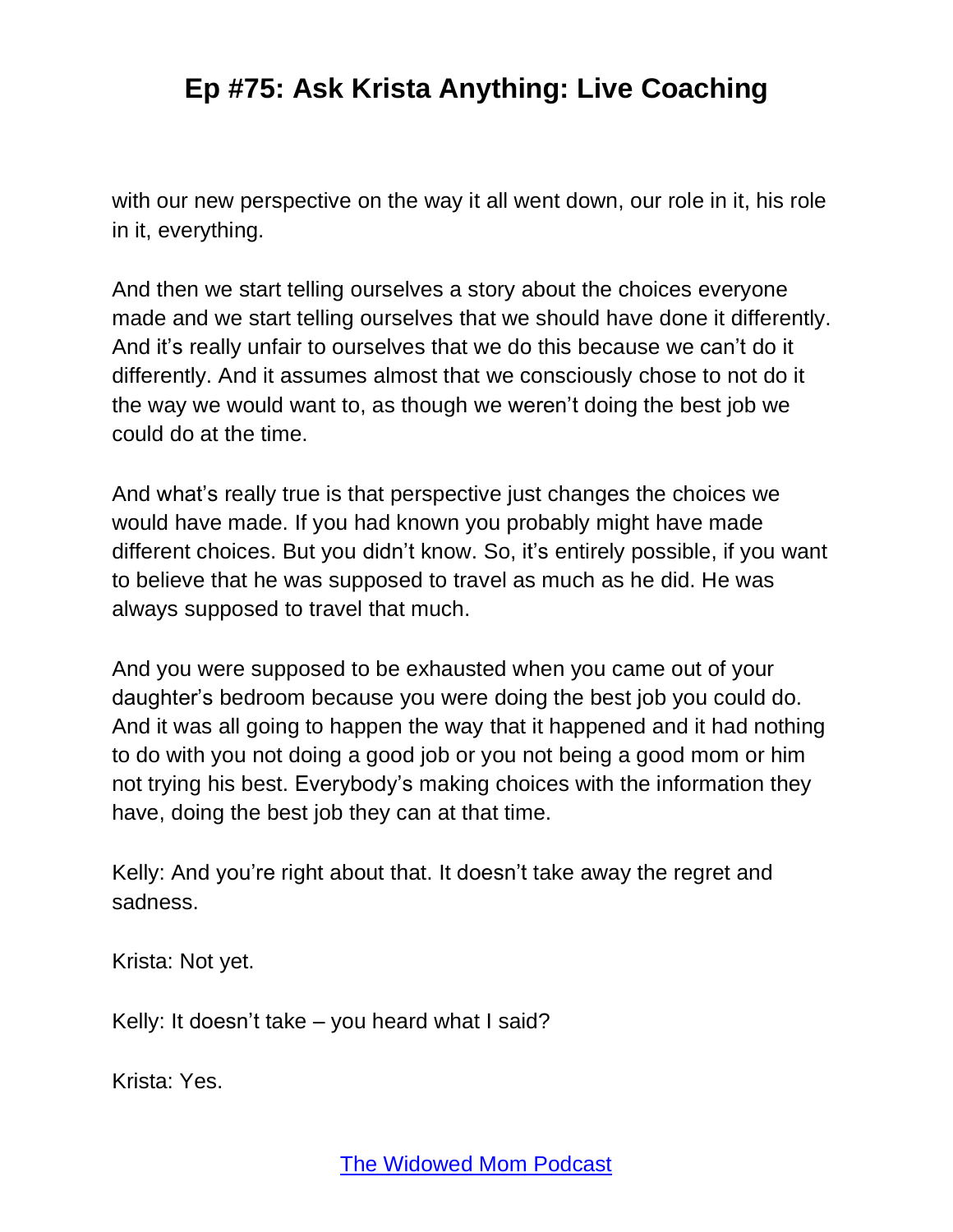Kelly: I can rationalize exactly what you're saying because I know we did. But even when I feel like I'm a bad mom, I'm impatient and angry, I feel like I'm doing the best I can, I do feel like I can do better, for sure. But in that moment that I feel like getting angry with them and frustrated and yelling, I can say, "I was doing the best I could do."

Now, the thing with the parenting thing is I also have had, for I guess eight years, terrible headaches. I finally tried a once-a-month shot a few weeks ago and it's making a major difference. And so, that's what's enabling me to look back too at my parenting and impatience with my kids and realizing, like, I can't believe I was acting that way. Because I don' get so frustrated and want to scream at them like I was when I had the headaches and he first died – even before he died, when we was traveling all the time.

Krista: It's interesting though how we do this, when we look back in time. And instead of being our own champion, we use the perspective that we now have and we weaponize what we've done in the past against ourselves instead of saying, "Yes, I was having headaches. Yes, this was really hard for me and I was waking up every day and trying really hard and doing the best job I could. And sometimes, that meant I did not show up patiently. And I am an imperfect human who is doing her best in the world." And have you back in the past.

Kelly: I think I can have my back now that I am not getting these headaches every single day. The thing that I'm so upset about is how that has to emotionally impact my kids. First of all, when he started traveling so much, any mom would just have been stressed and a little bit different. But just to feel like, you know, everything they did was going to trigger me and they had to live on edge, I just feel bad about that. It feels like there's no excuse for that headaches or loss of husband or husband traveling all the time.

Krista: Do you think feeling bad makes you a better parent?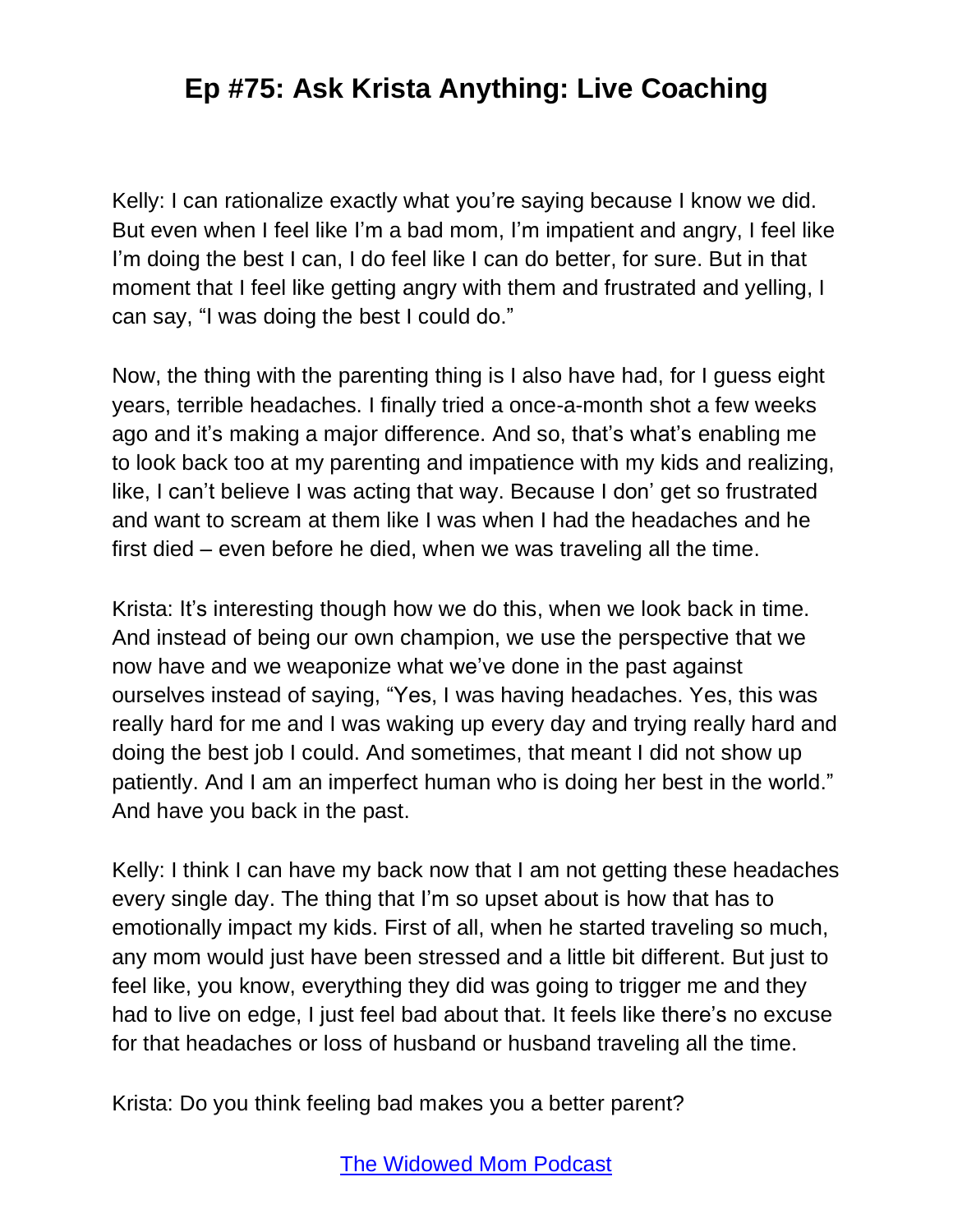Kelly: No, I don't. It feels almost worse because I think I am still, like, Pavlovian, a little bit trained to be triggered and get mad with them and I haven't eve – it still comes here and almost happens or happens in a milder version. So, no. I don't think so. But maybe it does. But I'm at least able to step back and analyze it. No idea.

Krista: It doesn't. I'll just tell you, it doesn't. When we beat ourselves up, it makes us less powerful. It makes us less able to be present. It gives more of our energy to the brain work that we try to do to change our past. And it prevents us from being effective and powerful in the future, and in the present.

Kelly: And so, I have a question for you. In life coaching in general, I feel like it might help me to adopt that attitude better, is that a general big theme of people being stuck and that's a big part of it because they're being hard on themselves and beating themselves up?

Krista: Yes.

Kelly: Because I feel like that might be – understanding that on that level instead of me feeling like a bad mom might more so empower me to do that, to beat myself up less and move forward and forgive myself and ask them for their forgiveness too.

Krista: Yes. And stuck is a thought. Stuck doesn't exist anywhere outside of our mind.

Kelly: Right, I can see that.

Krista: So, whenever we tell ourselves we're stuck in our grief, we have bought into a story. And we could equally decide to believe we're actually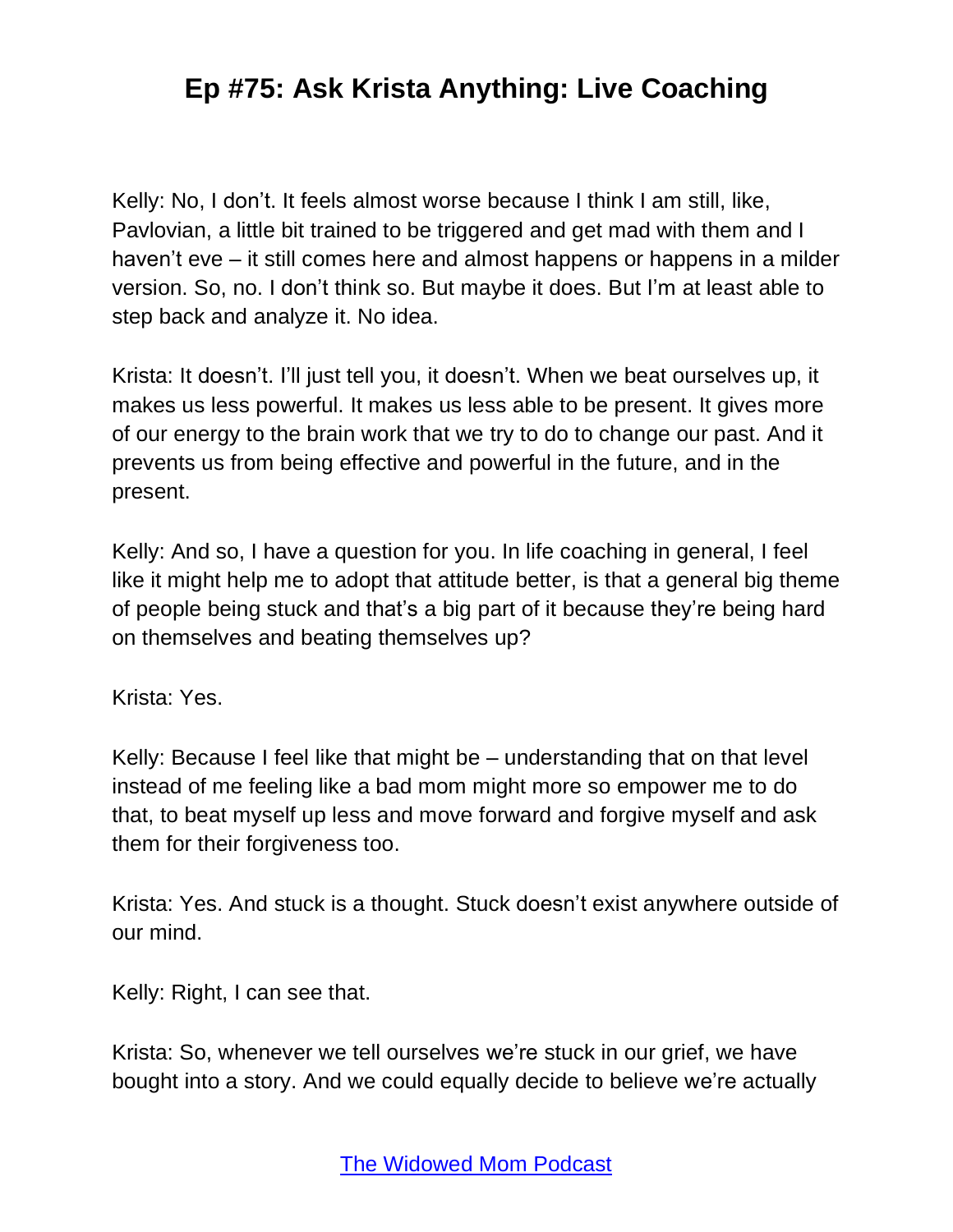doing really well. Look at you. You've come into a coaching session. You're bringing me things that are causing you pain and you're working on them. Are we stuck or are we making progress?

Kelly: I hear exactly what you're saying. So, if I came to you, which I did, and just said I feel stuck, other than helping me to understand it and how that's not even really a thing and just embrace it as what I'm upset about, what would you, if we only had five seconds to talk instead of a few minutes, what would you advise me to do? Would you suggest I do a letter to him? Would you suggest, with the parenting thing, my girls, they're 11 and 13, are they old enough to explain that to them and apologize? It feels like an excuse, like there's no excuse for parenting that way. So, if we only had a bit to talk, what would you recommend?

Krista: I would recommend that you start noticing the difference between reality, what everyone in the world would factually agree upon, and the story that your brain is telling you about it.

Kelly: It still doesn't feel okay. Loss of husband, headaches or not, just like…

Krista: Yeah, but the story is what causes the pain. The story is, "I should have done it differently." The story is, "I'm stuck." The story is, "I'm not a patient parent or I should be a more patient parent." Sometimes it's easier to see it in other people's lives than it is to see it in our own. But what we can all agree upon is that your husband died. We can agree that eh traveled. We can agree that, at times, you have yelled or acted in particular ways with your children.

We can agree that you have had headaches. Those things are all factual. We can all agree on them. And what we want to look at is how unintentionally you are interpreting those things and what you are making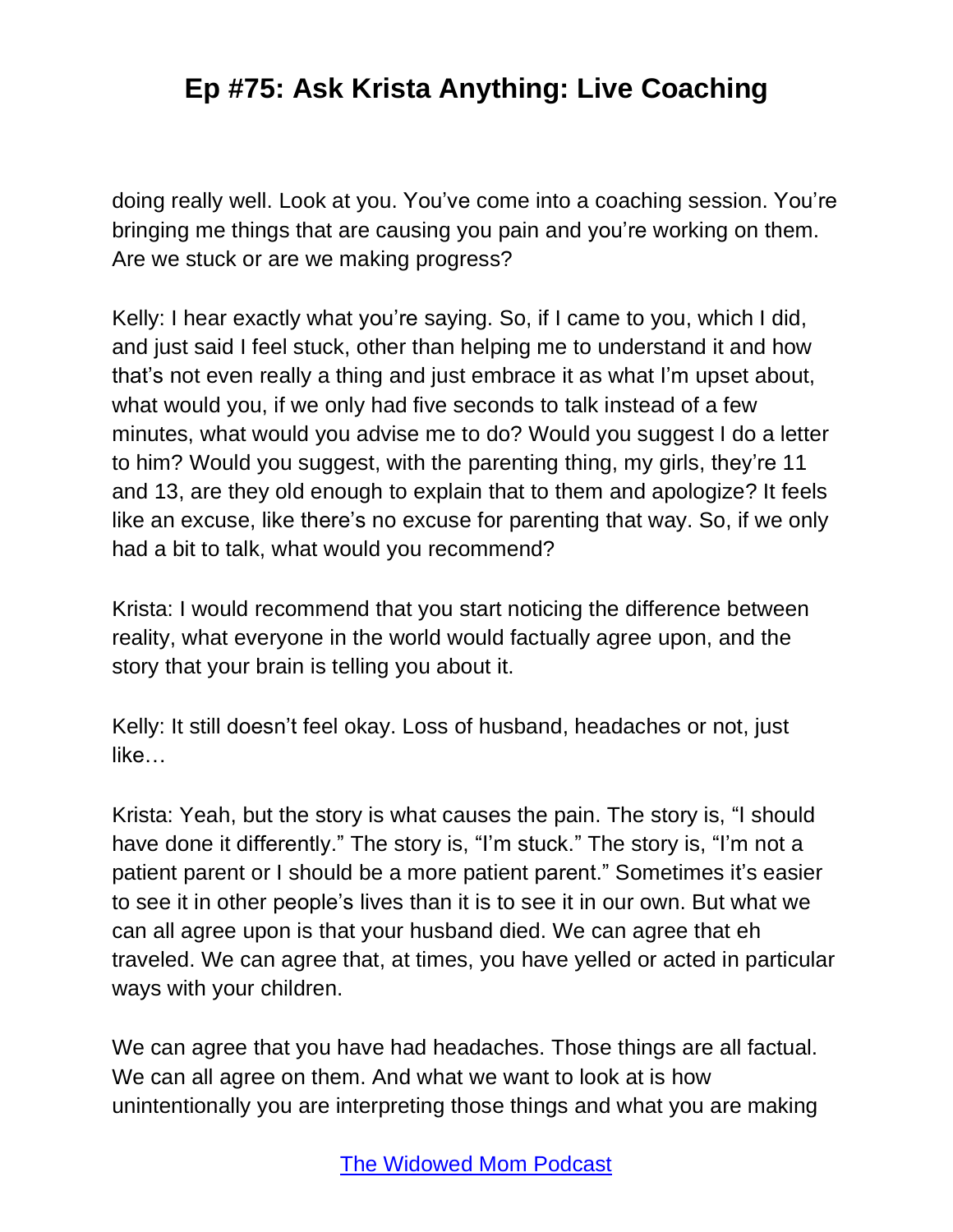them mean. Because sometimes, we tell stories that help us be more intentional and live the life that we want. And sometimes, we tell stories that make us less powerful and less able to live the life that we want.

Right now, you're telling yourself a lot of stories about your past that have you really wanting it to be different than it was, which takes your energy away from being present because none of us can go back and change the past. And it's entirely your option to decide you did the best job you could with what you knew at the time. If you could go back in time, you would do it differently with what you know now. But to show yourself grace and compassion for all of it.

Kelly: And I think I can for him. But I don't think I'm quite there yet with my girls. It feels like – it just feels like there's no excuse. Like, my job is to be there for them, you know.

Krista: You're thinking the thought, "There's no excuse." And then how do you feel when you think it?

Kelly: I feel bad. Terrible.

Krista: Right, so what other options are there available to us, besides there's no excuse?

Kelly: Well, there's plenty, but I can't embrace them, just primarily what you said. And I'm a big proponent of, "I did the best I could do." Not necessarily for me. But I have a middle sister – I'm the youngest – and the middle sister just has so much animosity towards my mom, hates her. And I'm able to see that my mom did the best she could do. Which may just be because I travel with my mom a lot to the place where she grew up, which is literally called Turkey City, Pennsylvania. And it was in trailer parks moving long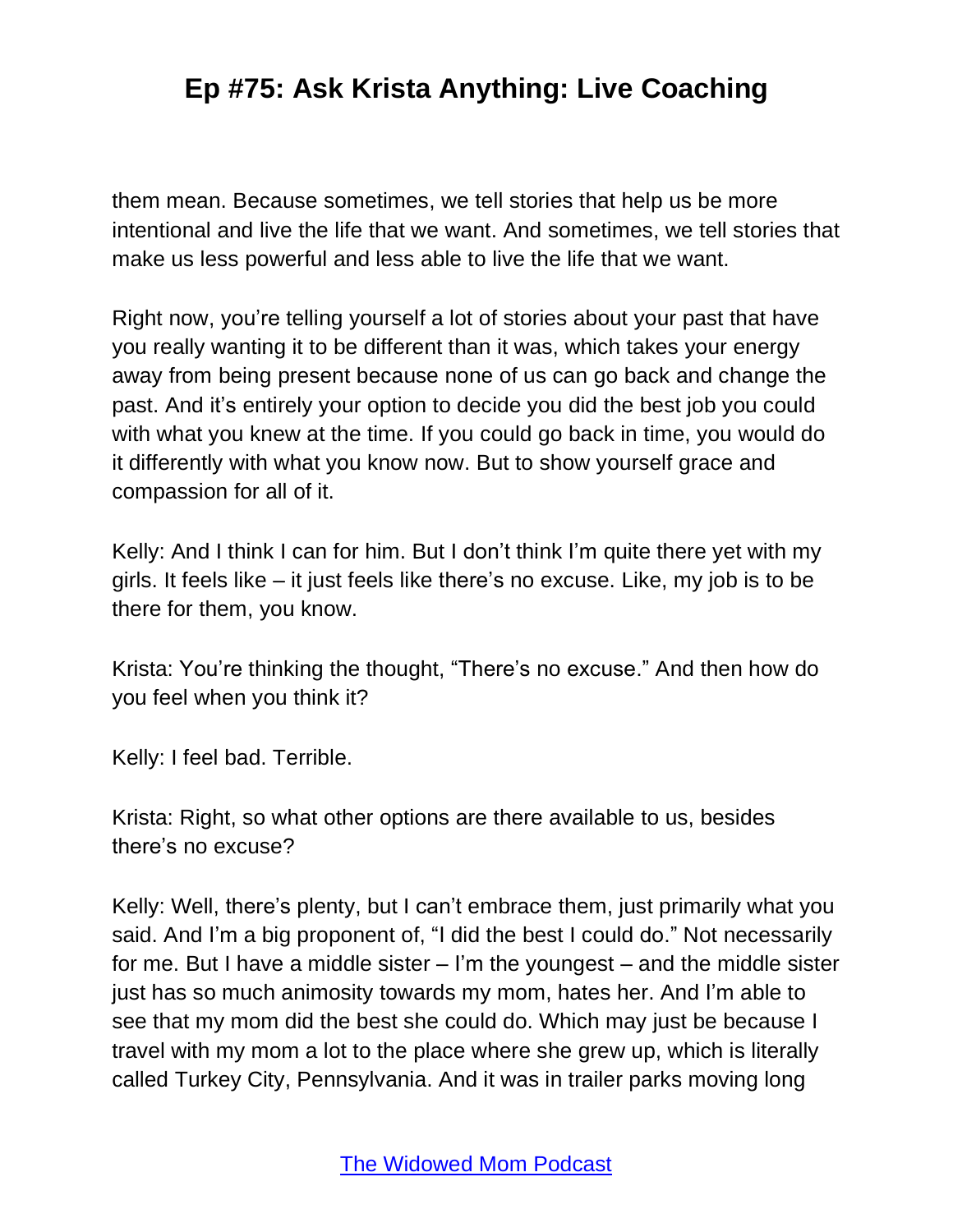the turnpike. And I've spent time with her relatives. So, in my case, I'm able to see my mom did the best she could do. Even though my sister…

Krista: So, how is it true – stay with me – how is it true that you did the best job you could do?

Kelly: Well, I did a lot of things great, truly.

Krista: Even when you yelled, Kelly, how is it true that in that moment you were doing the best job you could?

Kelly: I don't think I was.

Krista: I know. And that's the problem. How is it true that you were?

Kelly: Not much of it. Like, I can't even pick portions of it. The only times it was, was when I was able to just tell them I need space from you because I'm really mad.

Krista: Okay, so let's understand why you yelled. Give me an example. You yelled. What were you feeling right before you yelled?

Kelly: I think it often was when I was already exhausted and had just done a lot of fun things for them or nice things on their behalf and then they would have some horrible fight or argue with me. A big part of it was at nighttime, because Lindsey, the 13-year-old with sleep anxiety would start stuff. Like, the minute it was time to take your shower, let's go get ready to go up to bed, she's the sweetest, kindest girl, and she would just start doing freakish things to avoid bedtime. And it was so aggravating.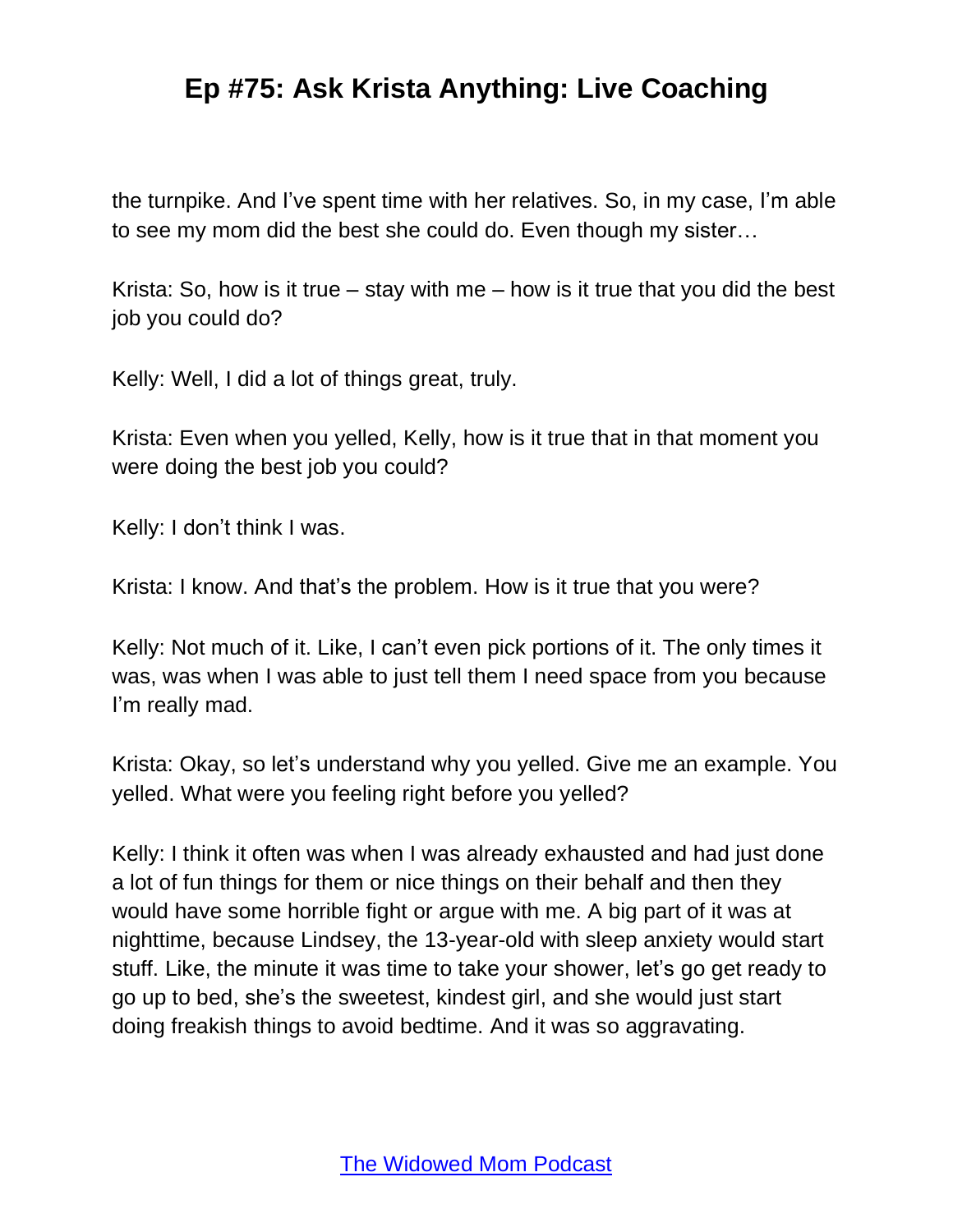So, it always started a fight and it was like the younger one, poor Margo was almost like the daughter of two alcoholics because every night there would be some fight between Lindsey and I because it was approaching bedtime and she had anxiety. And I would just finally lose it.

So, usually, the feelings I had before I would scream was like just complete anger with them. Like, how is this devolving, this great day devolving into this? And in retrospect, it was probably 80% or more of the time was because Lindsey was stirring something up because she did not want to have bedtime. She was freaked out about bedtime.

Krista: Okay, so you're exhausted. Lindsey is freaked out about bedtime. I'm imagining this goes something like you try and try and try and try and try. And at a certain point…

Kelly: You're right, what I'm skipping is the try and try and try and try. You're right, it's not like just an instant snap and it's having done a lot of nice things to make their lives and day nice. And yeah, the try and try and warnings sometimes, you know, "This is a warning." So, that's the part I'm willing to give myself credit for as far as, like, I did my best.

Krista: Is it possible  $-$  is it just a tiny bit possible  $-$  that it's true that you were doing the best that you could with what you did at the time?

Kelly: Of course, yeah.

Krista: And if that is true, it doesn't mean you're an advocate of yelling.

Kelly: Right, yeah.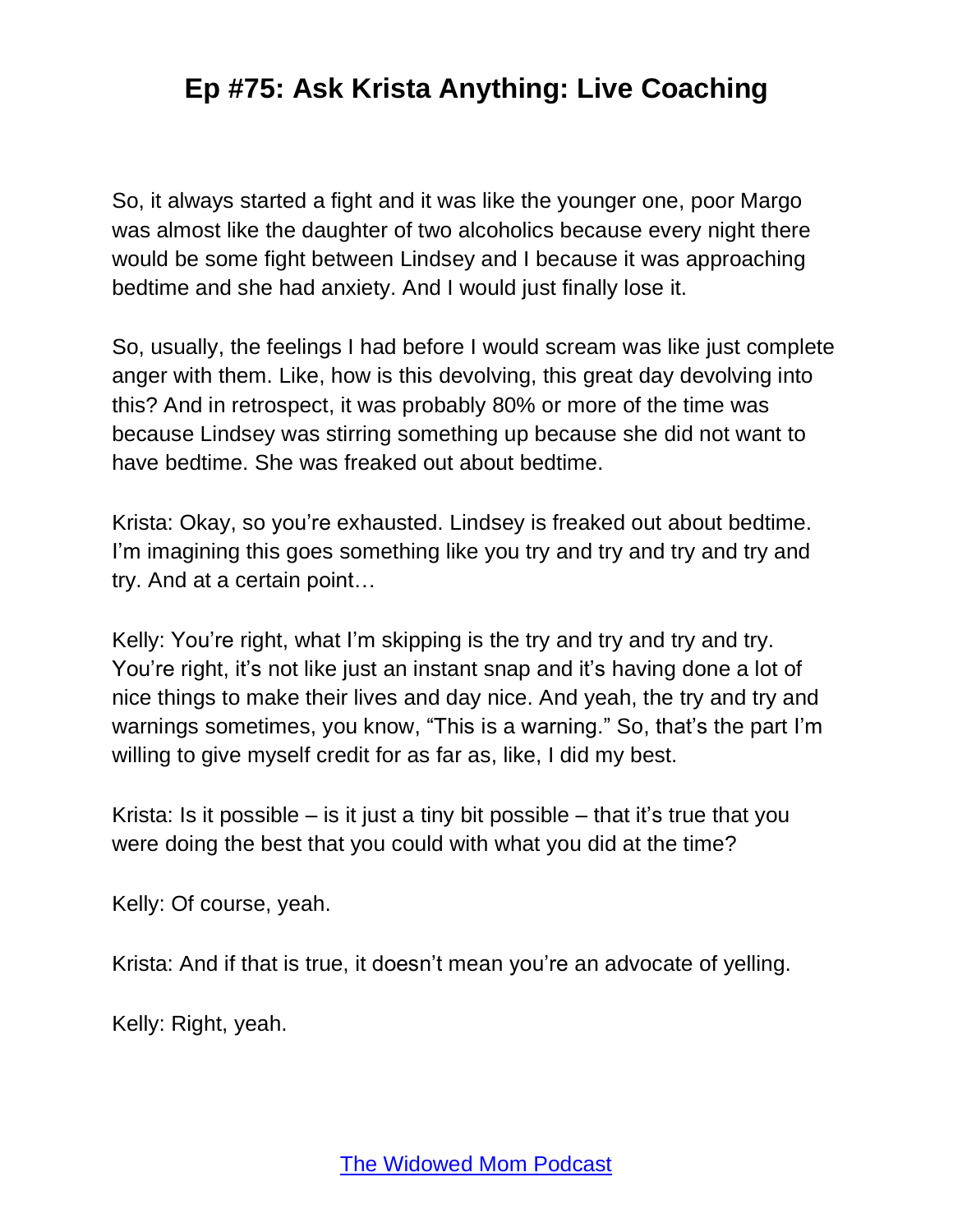Krista: This is being our own champion. This is grace and compassion. This is what allows us to stop arguing with the past. Because I guarantee you, if you keep bringing this into your relationship with your girls, it will change the way you parent now. You will create disconnection with them.

Kelly: I just figure, if I focus on it, it will ensure that I do a better job.

Krista: Nope. And I know. And most of us do this. and we do it in all sorts of areas of life. We weaponize our past and we tell ourselves, "Well, if I'm just critical of myself, then I will change." But when we're critical of ourselves, we actually tend to feel regret, guilt, all sorts of self-doubt, insecurity. And then, from that place, we actually are less able to change behaviors going forward. It's the exact opposite of what we think. The best thing you can do for you and for your girls is to draw a line in the sand and say, "I no longer speak to myself that way."

Kelly: Do you think verbalizing all of it and apologizing to them will allow me to do that and forgive myself? Or I need to forgive myself on my own?

Krista: I'm way less interested in the action that you take and I'm way more interested in the thoughts that you think. Forgiving yourself is a choice. You can make it without taking any particular action.

Kelly: Oh really?

Krista: Of course. If you decide to think that you were doing the best job you could with what you knew at the time, forgiveness isn't even necessary.

Kelly: I think a big part of it for me is that sister that I just told you about; very judgmental. And so, I think hearing her talk about her hatred for my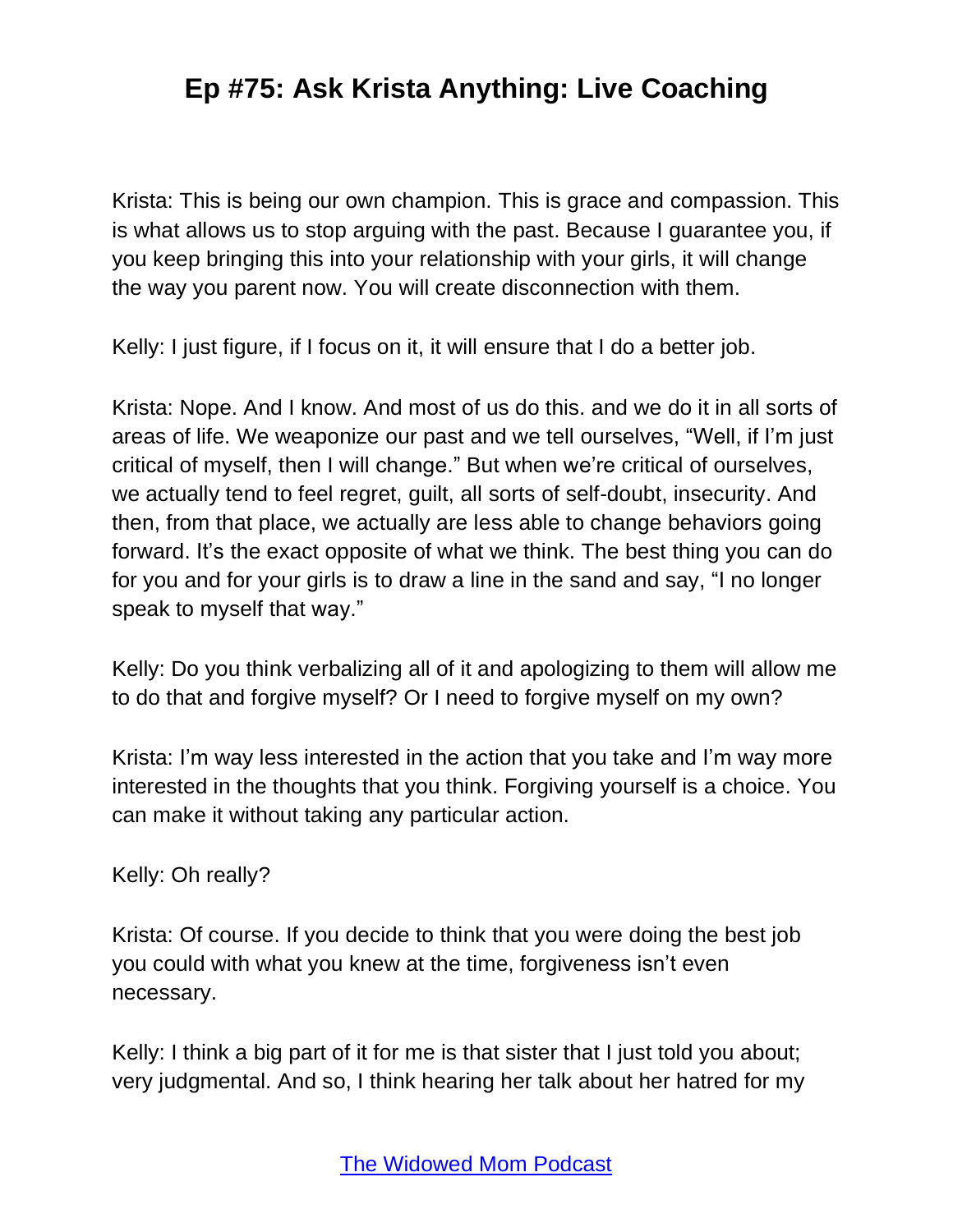mom makes me feel like I deserve the same hatred and I'm a terrible mom too. And I think that's not helping me to get towards forgiving myself, if that makes sense.

Krista: Totally. Your sister is probably not very forgiving of herself either. Just my guess.

Kelly: Well, not only that. I don't really respect a lot of that attitude and behavior from her. So, I don't know why I'm allowing it to control my feelings about myself.

Krista: We have the option to role-model this for our children. We have the option to role-model the belief and the way that we choose to be our own cheerleader. But also, the realism in that that says, "Listen, I'm an imperfect human who is doing the best job she can. And sometimes, I really mess it up, even when I'm trying my hardest, kids. And it's okay because you're going to mess it up too. We don't have to not mess it up. We just have to love ourselves when we mess it up and keep going."

Kelly: I hear you. I'm just thinking. I think I just need to spend some time – I can forgive myself for stupid mom stuff that we all do. But like I said, now that I don't have these headaches, looking back I'm like, I'm just overly appalled…

Krista: Headaches are gone, so therefore I should have been perfect?

Kelly: No, I just shouldn't have been so bad.

Krista: But it's just so optional to beat yourself up over the past.

Kelly: Really? Okay.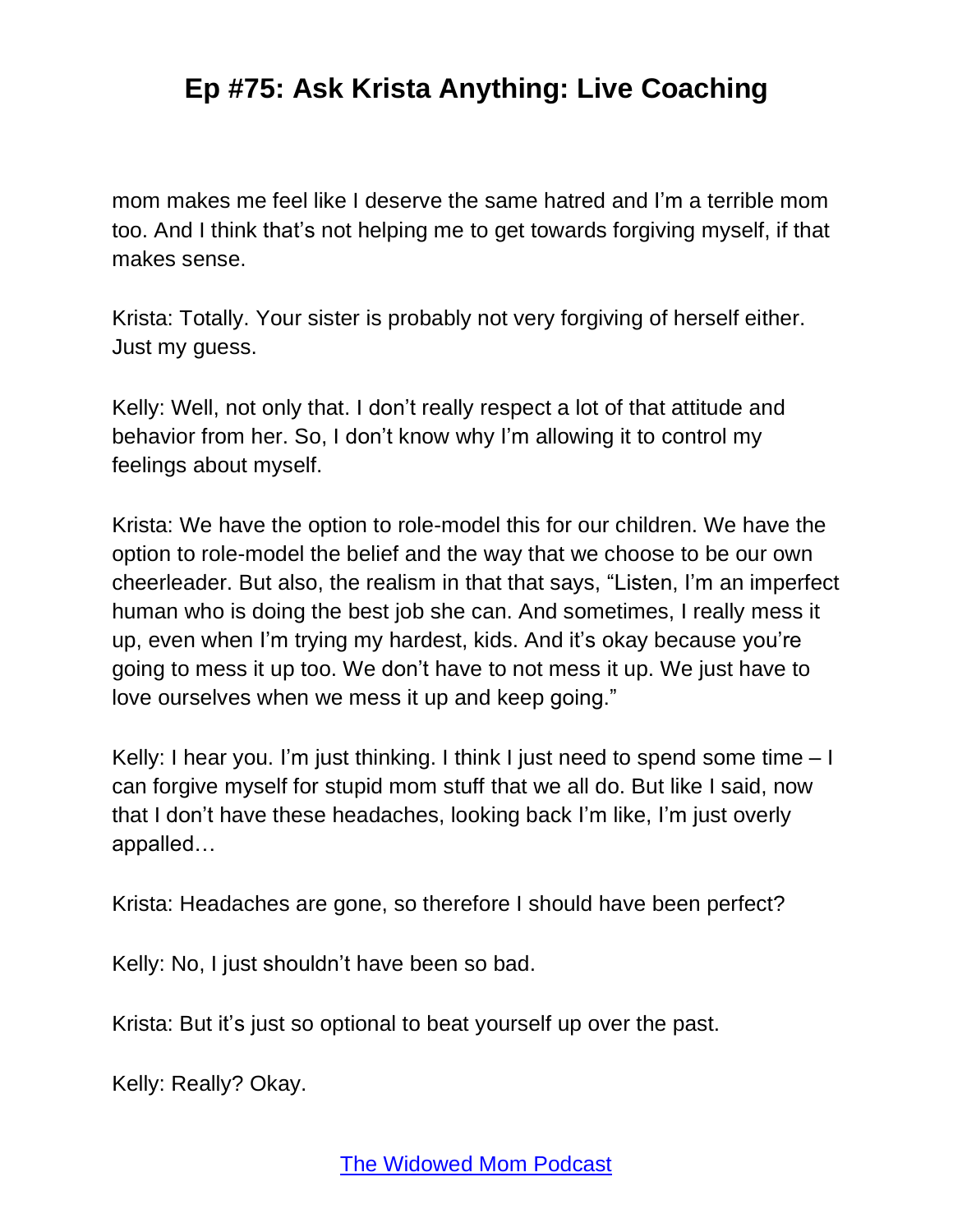Krista: It is just so optional. We never would talk to our friends the way we allow ourselves to talk to ourselves.

Kelly: For sure, I agree.

Krista: Because there's no upside.

Kelly: No, it would never help them, so I would never do it even if I felt that way. You're right.

Krista: So, can we just turn that same grace, love, and compassion inward and extend it to ourselves?

Kelly: That's the first thing you've said that makes me feel like I actually can, just because I do feel like I'm a good friend in that regard and would never – I'd bend over backwards to help someone not be tough on themselves and figure out a way to do it in a way they'll feel better about it. So I can do it.

Krista: And probably your girls too, yeah?

Kelly: Yeah.

Krista: So, let's role-model that by extending it to yourself. Let's show them how it's done.

Kelly: Okay. Last question. Do you have an opinion one way or the other if it's good or bad at their age to bring it up to them and to talk to them about it? Not that any of it's an excuse.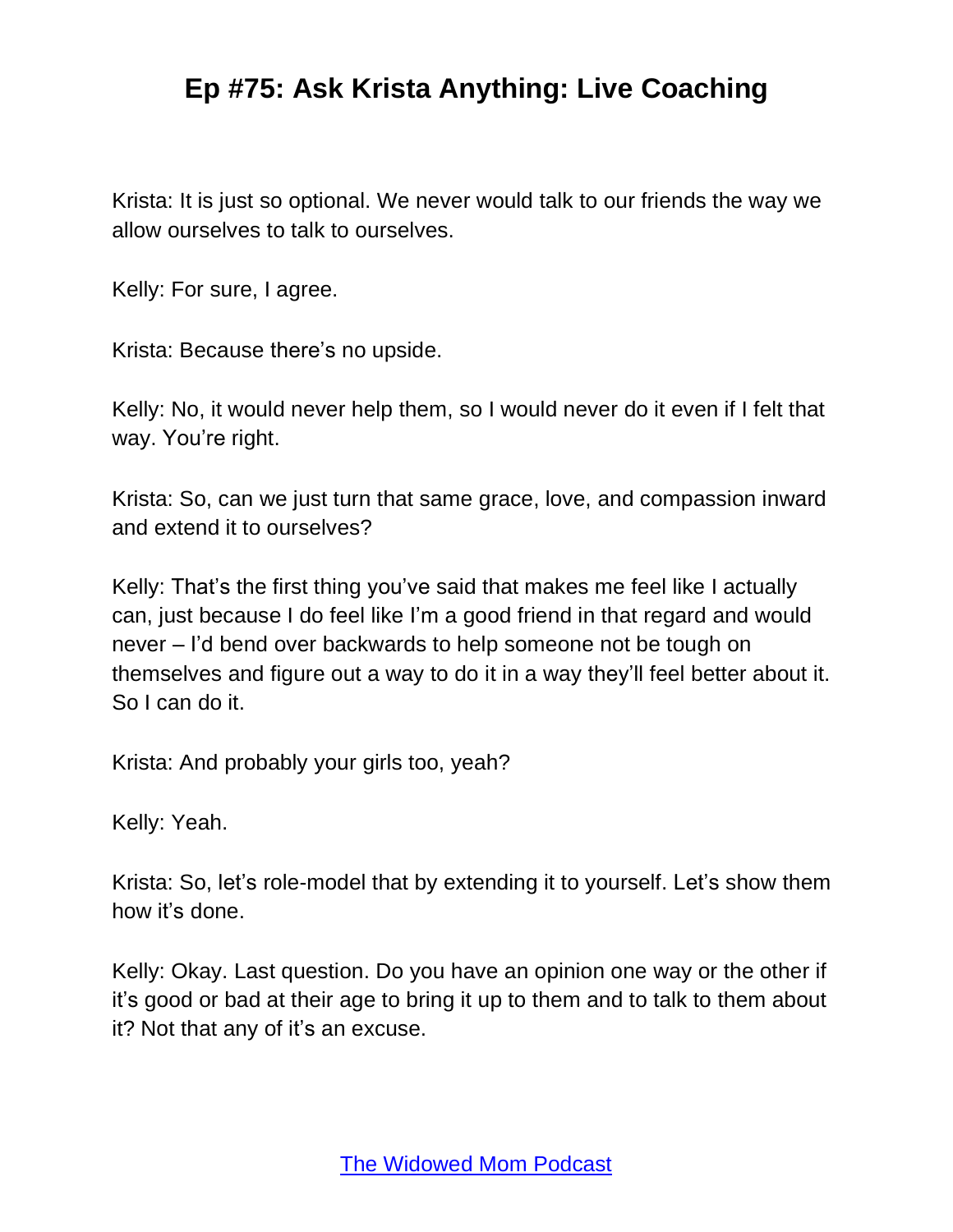Krista: It's not a matter of good or bad. Get yourself into a place where you feel love; love for you, love for them. And then, when you get to that place, ask yourself what feels like love. And you'll know the answer to that. You will know.

Kelly: For sure.

Krista: Okay, thank you so much for asking to be coached.

Kelly: Thank you for your time. I missed you last week. Someone had told me you did this last week and I had a doctor's appointment, so I'm glad that it worked. So, thank you for your time.

Krista: My pleasure. I'll do it again.

Kelly: It was really helpful.

Krista: You're so welcome, Kelly. Bye-bye.

Kelly: Take care. Bye.

Krista: Okay, I'm going to just answer this last question and then we're going to wrap it up. Last question, "What if you're trying to show yourself compassion and your close family member judges and ridicules you and cuts you off, or uses it as evidence that they are right because you correct them for accusing you of causing your dead husband emotional stress, and that if something is wrong with your child whose dad died, it's because of you."

Okay, so basically what I think you're saying is that you tried to show yourself compassion but then other people have thoughts and judgments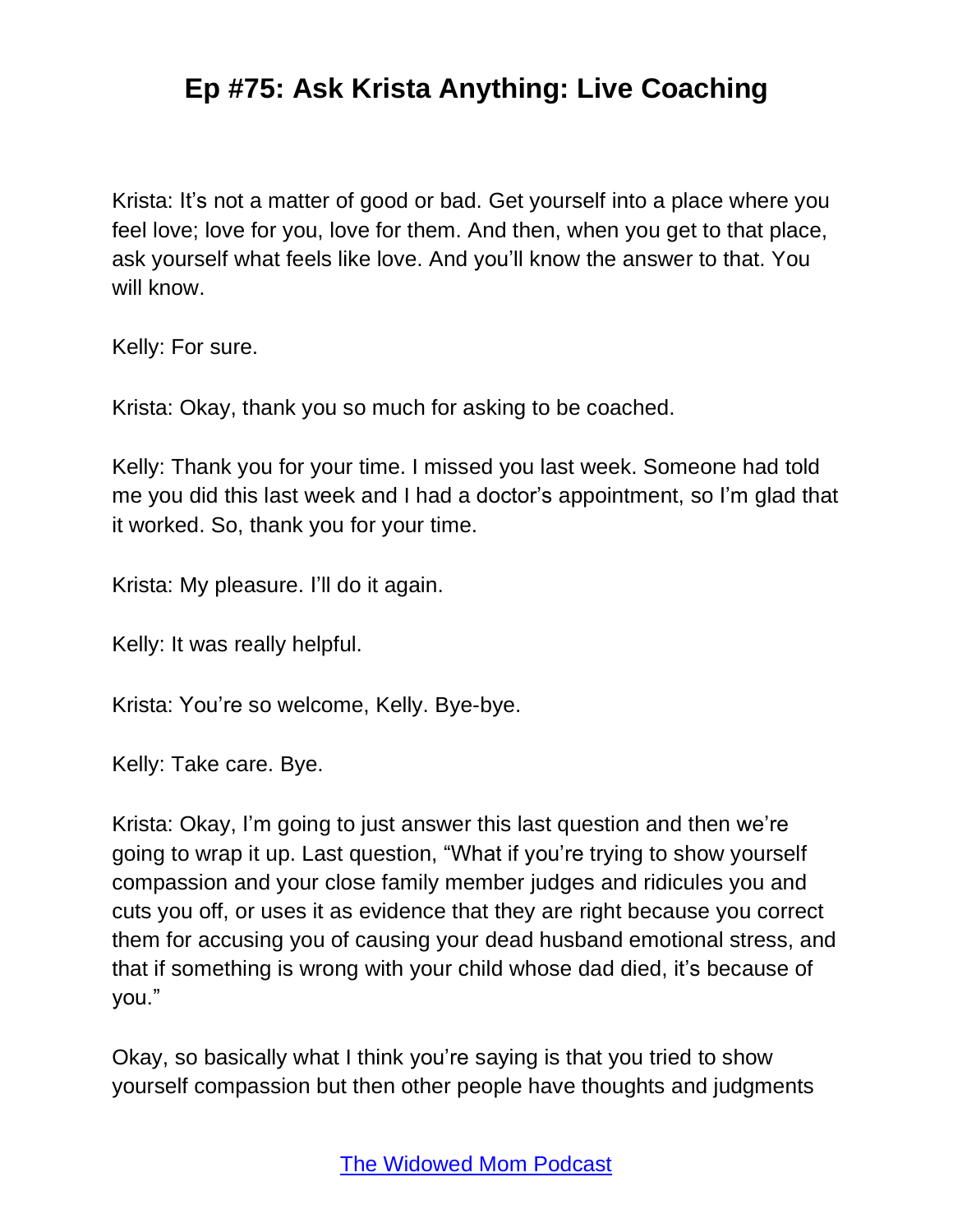about you. And it sounds like there are a lot of thoughts and judgments about you. All the things you did wrong, they agree that you've done all these things wrong. How can you show yourself compassion when other people don't agree?

You don't need permission to show yourself self-compassion, ever. And there's never a downside to it. And sometimes, people aren't going to see the world the way that we see it. And if we don't show ourselves compassion just because other people don't see the world the way we see it, we lose.

So, it's always our choice to show ourselves compassion. You never need permission to do that. And nobody else has to agree. I will leave you with that.

Alright, I hope this was useful to you all. I know some of you already know this, and some of you, I see, are already in my program. But for those of you who want more coaching or think that this would be something you would like to do more of, this is what I do with my clients. All the time, this is what we do. And so much more. But we do a lot of life coaching.

November is full. December has a few spots left in it. So, if you're interested in checking out my group coaching Mom Goes On, then you can go to coachingwithkrista.com and you can click request a consultation and go through the process there and we'll see if it's a good fit for you. Okay, I love you guys. I'll see you later. Bye.

If you like what you've been hearing on this podcast and want to create a future you can truly get excited about, even after the loss of your spouse, I invite you to join my Mom Goes On coaching program. It's small group coaching just for widowed moms like you where I'll help you figure out